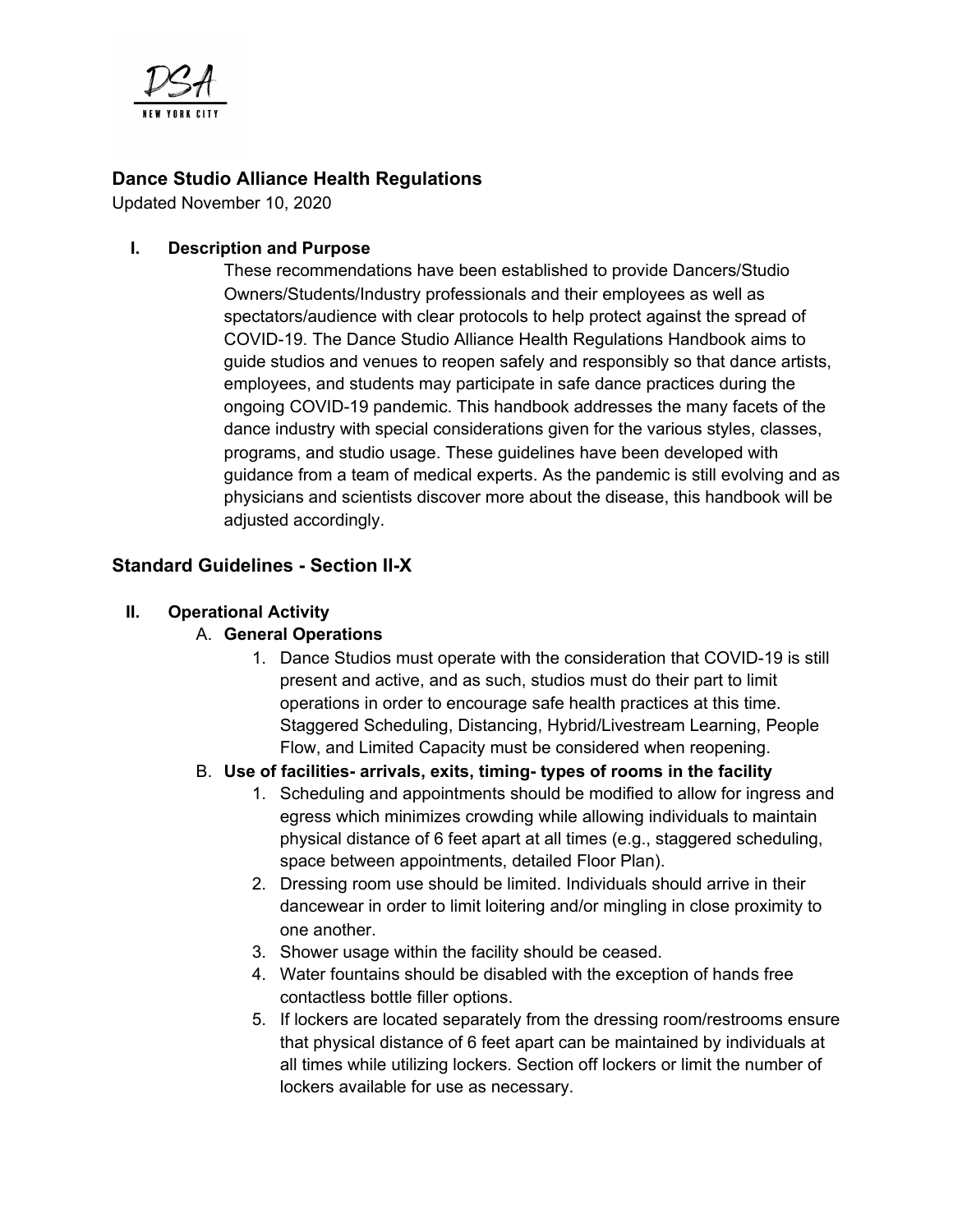

## C. **Customer Interaction**

- 1. Implementation of contactless payment and check-in systems are encouraged, and pre-registration and/or booking must be required. Minimize the handling cash, credit cards, and customer devices where possible.
- 2. Physical barriers (impermeable dividers or partitions) are encouraged in front desk/reception areas for the protection of customer and customer facing staff.
- 3. Staff must be required to wear a mask at all times including and not limited to interacting with a customer and when they are within 6 feet of a customer or coworker.

## D. **Administration/Office**

- 1. Limit in person presence to those staff who are deemed necessary to the workplace. Ensure a minimum of 6 feet distance between workstations.
- 2. Adjust workplace hours and reduce on site staff to accommodate for physical distancing guidelines.
- 3. Limit the sharing of objects such as computers, keyboards, and any other high touch surfaces. When in contact with frequently touched common objects or surfaces, require staff to sanitize or wash their hands before and after contact. Regular disinfection of high touch surfaces and objects should be required.
- 4. Limit in-person small group meetings, and if they can not be avoided, ensure a minimum of 6 feet distance between meeting attendees as well as mandatory mask usage.
- 5. Allow employees to work from home as necessary. The facility should provide the business infrastructure for remote work (e.g., media storage space, ZOOM accounts).

## **III. Physical Distancing**

## A. **Physical Distancing Standards**

- 1. Within a confined space where the activity of dance is being performed, individuals must maintain 8 feet of physical distance from one another at all times.
- 2. Within a confined space where the activity of dance is not being performed, individuals must maintain 6 feet of physical distance from one another at all times.

## B. **People Flow**

1. Physical distancing of 6 feet must be maintained between individuals waiting in line to enter/exit a studio, office, restroom/dressing room, and/or use a touchless bottle filler station. Utilize signage or tape markers to indicate where individuals should stand while physically distanced.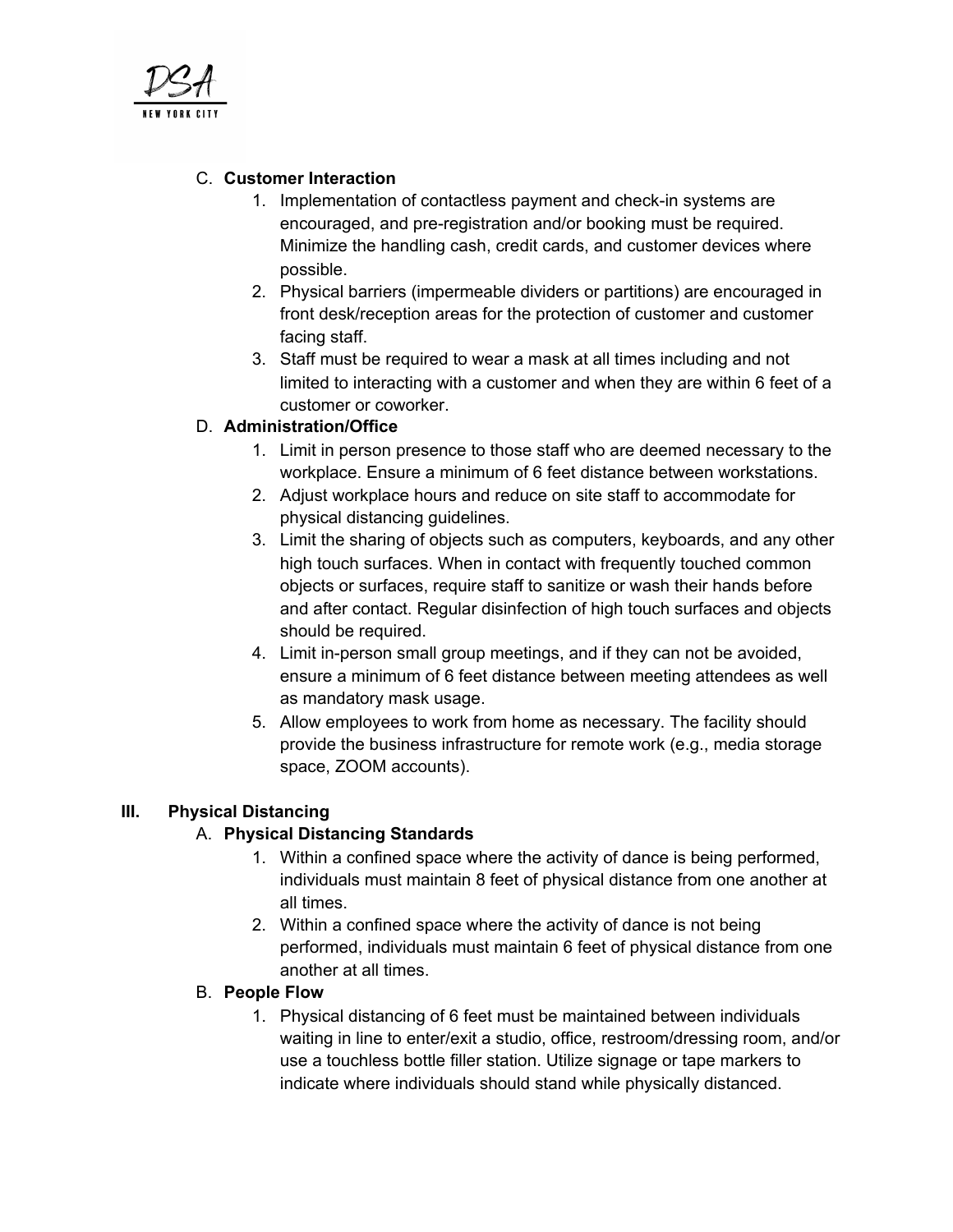

- 2. People flow should be managed to limit bi-directional foot traffic. Hallways, stairwells, lobby areas, shared spaces, entrances/exits should be mapped to ensure physical distancing is maintained and group gathering is eliminated.
- 3. An Ingress/Egress Floor Plan of the facility should be created and updated as changes are made. The Floor Plan should be accessible to individuals both online and posted visibly within the facility.
- 4. Limit the use of elevators except for persons with disabilities; ensure a minimum of 6 feet distance can be maintained between riders.
- 5. Whenever possible, designate a separate entrance and exit into the facility and/or studio space. If this is not possible, stagger entrance/exit times to limit bi-directional cross traffic.

## C. **Number of people onsite**

1. Reduce the number of people on site to a maximum of 33% of total usable space occupancy. In order to mitigate risk of a COVID-19+ outbreak, taking precautions to strictly limit the total number of people on site is recommended- especially in the preliminary reopening stages.

#### D. **Distancing while teaching/facilitating**

1. Designate a teaching zone with a minimum of a 10 foot perimeter between the teacher/facilitator and any other individual in the space.

## E. **Distancing while dancing**

## 1. **Stationary Movement**

a) Ensure 8 feet of distance is maintained in all directions between individuals while dancing in the center of the room. Markings should be clearly labeled on the floor and on a posted floor plan. Possible markings include boxes, circles, x's, and any other tapings which indicate 8 foot distance between individuals.

## 2. **Barre Work**

a) Clearly mark barres or instruct faculty to direct students where to stand at each barre and where barres should be positioned so that students remain physically distanced 8 feet apart at all times.

## 3. **Moving Across the Floor**

a) Individuals must be able to maintain a distance of 8 feet in all directions, at all times, while moving across the floor. The number of people moving across the floor at any given time should be contingent on the amount of space in the room and the ability to maintain physical distance.

## 4. **Partnerwork**

a) See Special Considerations in Section XXV

## **IV. Capacity**

A. **Percentage of Allowance - Contingent on Use**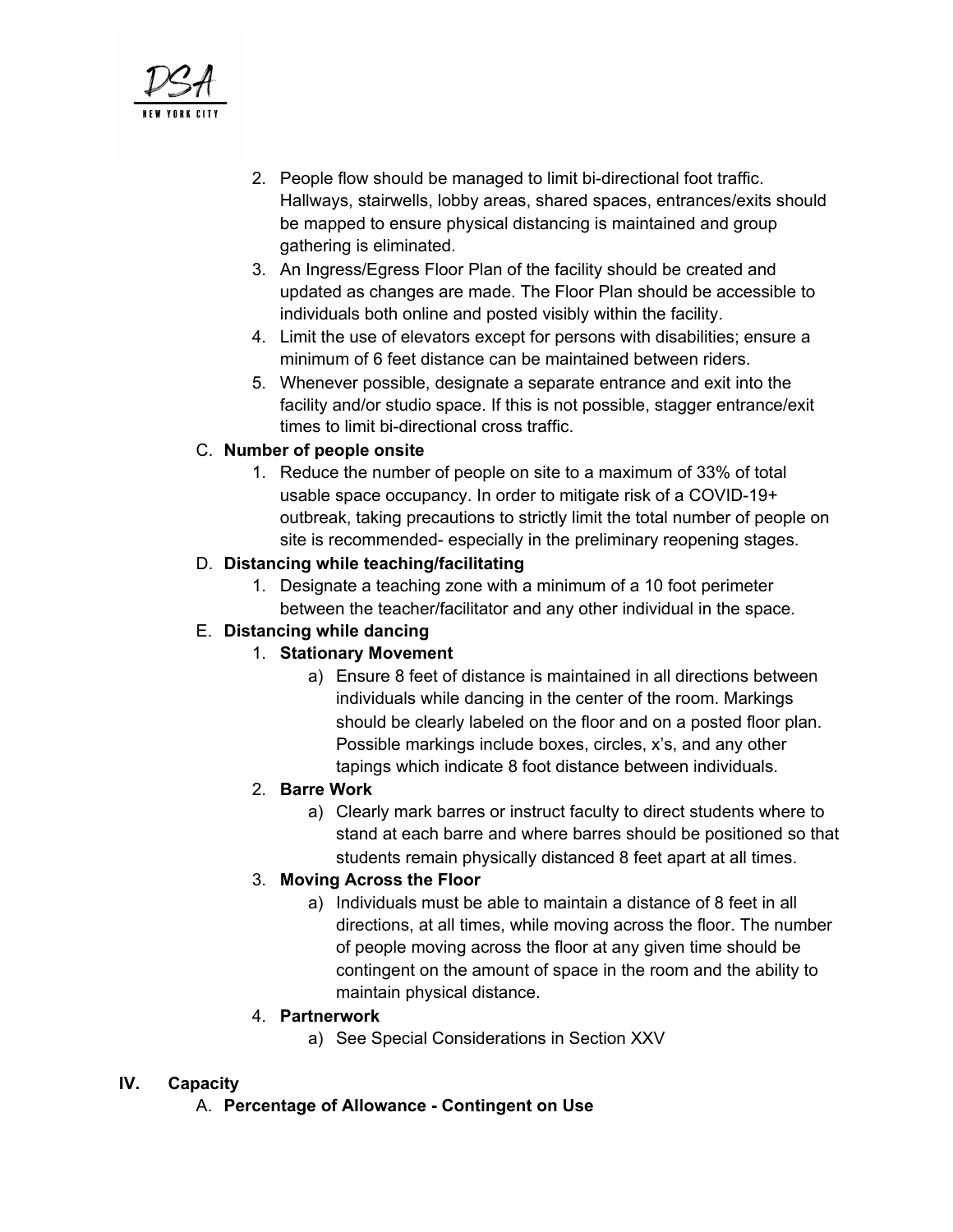

- 1. If the activity of dance is taking place within the facility, the maximum capacity should be reduced to 33% of the usable space occupancy.
- 2. If the activity of dance is not taking place within the facility, the maximum capacity should be reduced to 50% of the usable space occupancy.

## **V. Ventilation** (NYS DOH)

## A. **HVAC system**

- 1. Ensure that central HVAC system filtration meets the highest rated filtration compatible with the currently installed filter rack and air handling systems, at a minimum MERV-13 or industry equivalent or greater (e.g., HEPA). Filter should be installed, certified, and documented by a certified HVAC technician, professional, or company, ASHRAE certified professional, certified retro-commissioning professional, or NY licensed professional building engineer.
- 2. If the central HVAC system cannot handle the aforementioned minimum level of filtration (MERV-13 or greater), certification and documentation should be attained from a certified HVAC technician, professional, or company, ASHRAE certified professional, certified retro-commissioning professional, or NY licensed professional building engineer which demonstrates that the installed filter rack is incompatible with the aforementioned minimum level of filtration (MERV-13 or greater) and/or the air handling system would be unable to perform the minimum level of heat/cooling that it was otherwise able to provide prior to the COVID-19 public health emergency if such a high degree of filtration was installed.

## B. **No HVAC system**

- 1. For facilities that do not have HVAC systems installed or do not control the central air handling system in their designated space, additional ventilation and filtration mitigation protocols should be followed:
	- a) Use a portable air sanitizer (e.g., electric HEPA units, UV Light, Ionizer)
	- b) Install appropriately designed ultraviolet germicidal irradiation (UGVI)
	- c) Increase the amount of fresh air flow through open doors and windows whenever possible.
	- d) Maintain regular inspections of systems to ensure that filters are properly operating, serviced, and within service life.
	- e) Set ventilation system to maximize fresh air intake and set blower speeds to low and point away from occupants whenever possible.
	- f) Consider the use of a Box Fan Filter [System.](https://www.texairfilters.com/how-a-merv-13-air-filter-and-a-box-fan-can-help-fight-covid-19/)

## C. **Air Sanitizers**

a) Air Sanitizers should include one or all of the following: (1) UV Light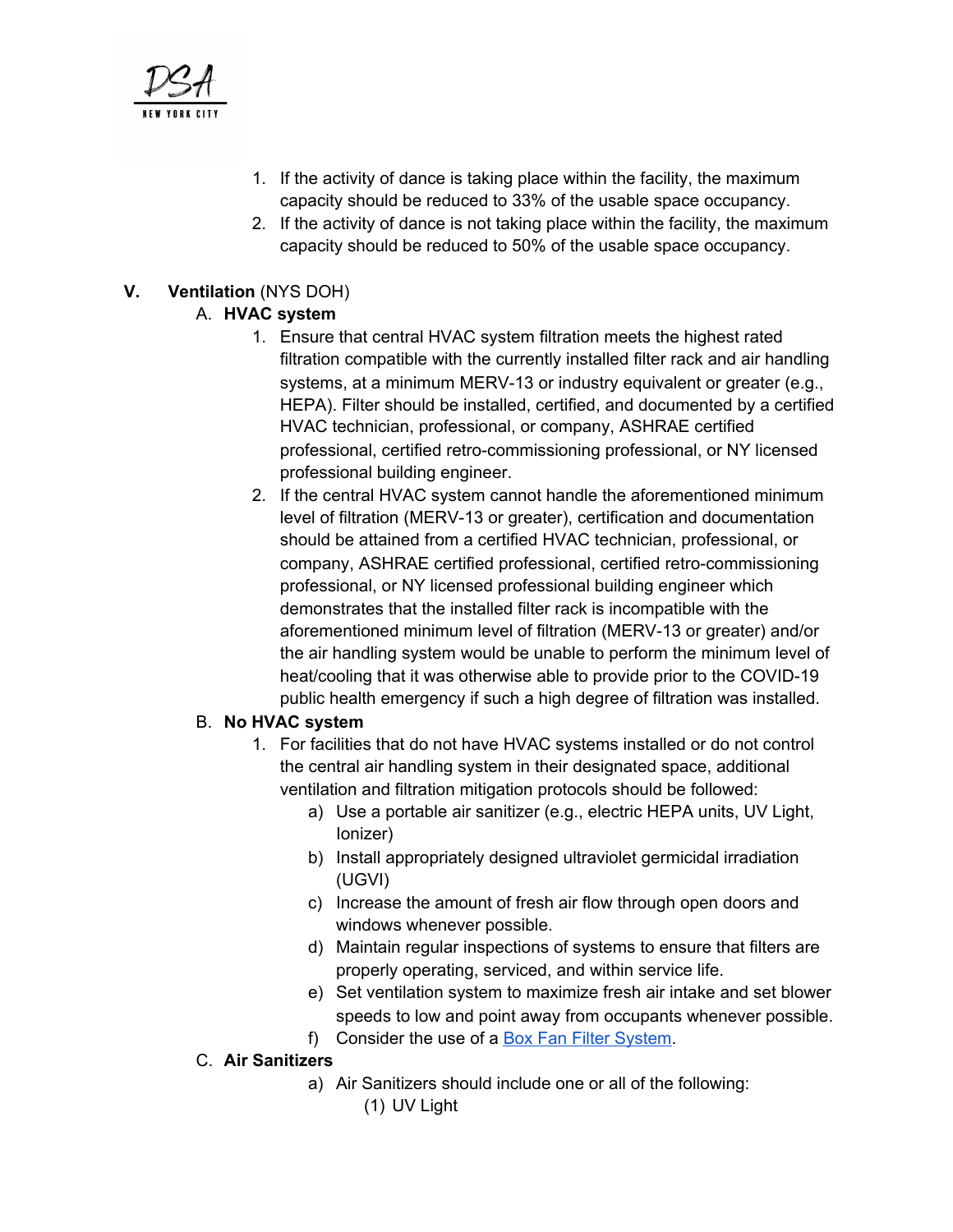

- (2) Ionizer
- (3) HEPA Filter
- b) Use of portable air sanitizers (e.g., electric HEPA units) should be considered when HVAC systems have not been installed in a space. Ensure that air sanitizers and/or Box Fan system with HEPA filters provide sufficient coverage to adequately mitigate COVID-19 viral load accumulation or transmission.

## **2. Additional Measures**

- a) Increase the amount of fresh air flow through open doors and windows whenever possible.
	- (1) If HVAC is not left on overnight, increase air flow through the space with open doors and windows provided there are no safety or sanitary hazards.
- b) Disable demand controlled ventilation and increase ventilation rates and outdoor ventilation rates whenever possible.
- c) Keep systems running longer, before and after occupancy.
- d) Maintain regular inspections of systems to ensure that filters are properly operating, serviced, and within service life.

## **VI. Hygiene, Cleaning, and Disinfection**

## A. **Personal Hygiene**

- 1. Promote regular handwashing by all individuals who enter the facility. Place hand sanitizer (with an alcohol content minimum of 70%) prominently throughout the space. Ensure the dispensers are regularly refilled.
- 2. Display posters and signage around the facility promoting proper handwashing, and ensure that there is accessibility for individuals to wash their hands frequently with soap and water.
- 3. Promote the message that individuals should stay home when feeling ill.
- 4. Require mask usage in restrooms as an additional safety measure; when a toilet is flushed the COVID-19 viral load can accumulate in the air.

## B. **Cleaning**

- 1. Increase and maintain regularly scheduled cleaning and disinfection protocols throughout the facility. Special attention should be given to high touch surfaces and frequently accessed areas. Disinfectants used should be [registered](https://www.dec.ny.gov/docs/materials_minerals_pdf/covid19.pdf) by the Department of Environmental Conservation and identified as effective by the EPA.
- 2. Regular cleaning should be based on frequency of use and occupancy of office areas, studios, and common areas.
- 3. Increase and maintain regular cleaning and disinfection of restrooms. Restrooms should be cleaned and disinfected regularly and depending on frequency of use.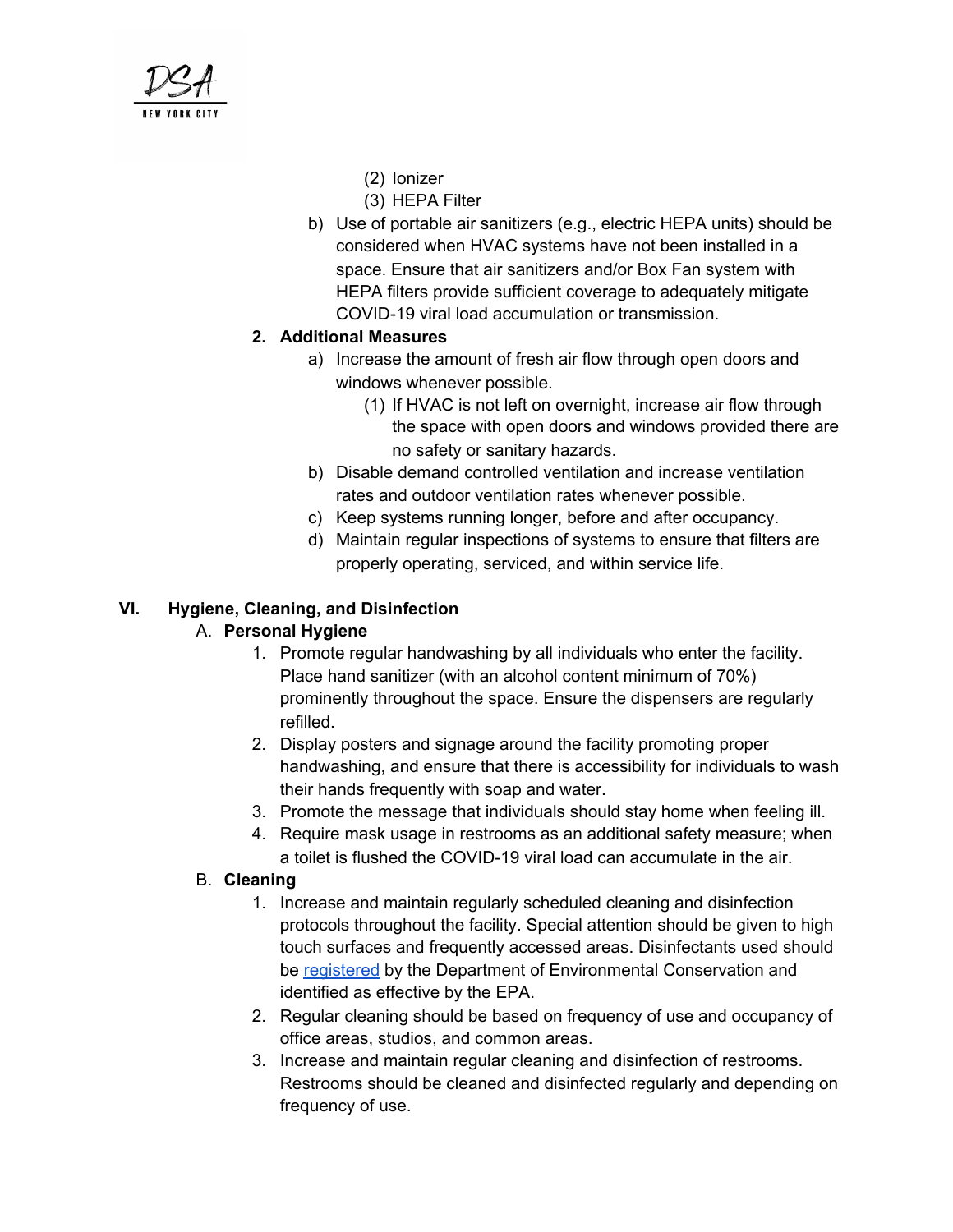- 4. Studio spaces should be cleaned after each use. If the individuals in the room change (e.g. dancers in a class or rehearsal leave and new dancers enter), the room should be disinfected (floors, barres, mirrors, electronic equipment) before the next use.
- 5. Encourage individuals to clean frequently touched surfaces before and after use (e.g., barres or office workstations). Cleaning and disinfection supplies should be readily available and stocked for use.
- 6. Reduce the number of surface areas whenever possible (e.g., put away folding tables and chairs, remove unnecessary equipment, close off cubby holes, put away shelving units). Restrict access to surfaces that individuals may touch.

## C. **Room Turnover**

1. A minimum of 20 minutes should be allotted between studio use to allow for cleaning and dissipation of airborne virus. Additional time may be needed depending on the number of individuals in the room and their activity level. Ensure that scheduling allows for the additional cleaning and disinfection time.

## D. **Disinfection after COVID-19+ case**

- 1. See Section IX
- E. **Cleaning Log**
	- 1. Maintain a cleaning and disinfection log which complies with NYS requirements on regular cleaning and disinfection of facilities, equipment, and high touch surfaces. See appendix for example.

## **VII. PPE**

## A. **Requirements for Customers**

- 1. Face coverings (masks) should be required for entrance into the facility. Masks should remain on at all times, including while dancing.
	- a) Face coverings include, but are not limited to, cloth masks, surgical masks, and N-95 respirators.
	- b) Face coverings should cover the face, nose, and mouth at all times, including while dancing.
	- c) Bandanas, buffs, masks with vents, and gaiters must not be considered acceptable face coverings for physical exercise within the facility. Individuals must purchase or be given an acceptable face covering if they arrive wearing one of the above prohibited styles.
- 2. The limited exception to wearing a face covering may be working solo in a studio (so long as there is adequate ventilation and room turnover time before the next individual enters the studio) or individuals in a studio who are cohabitating.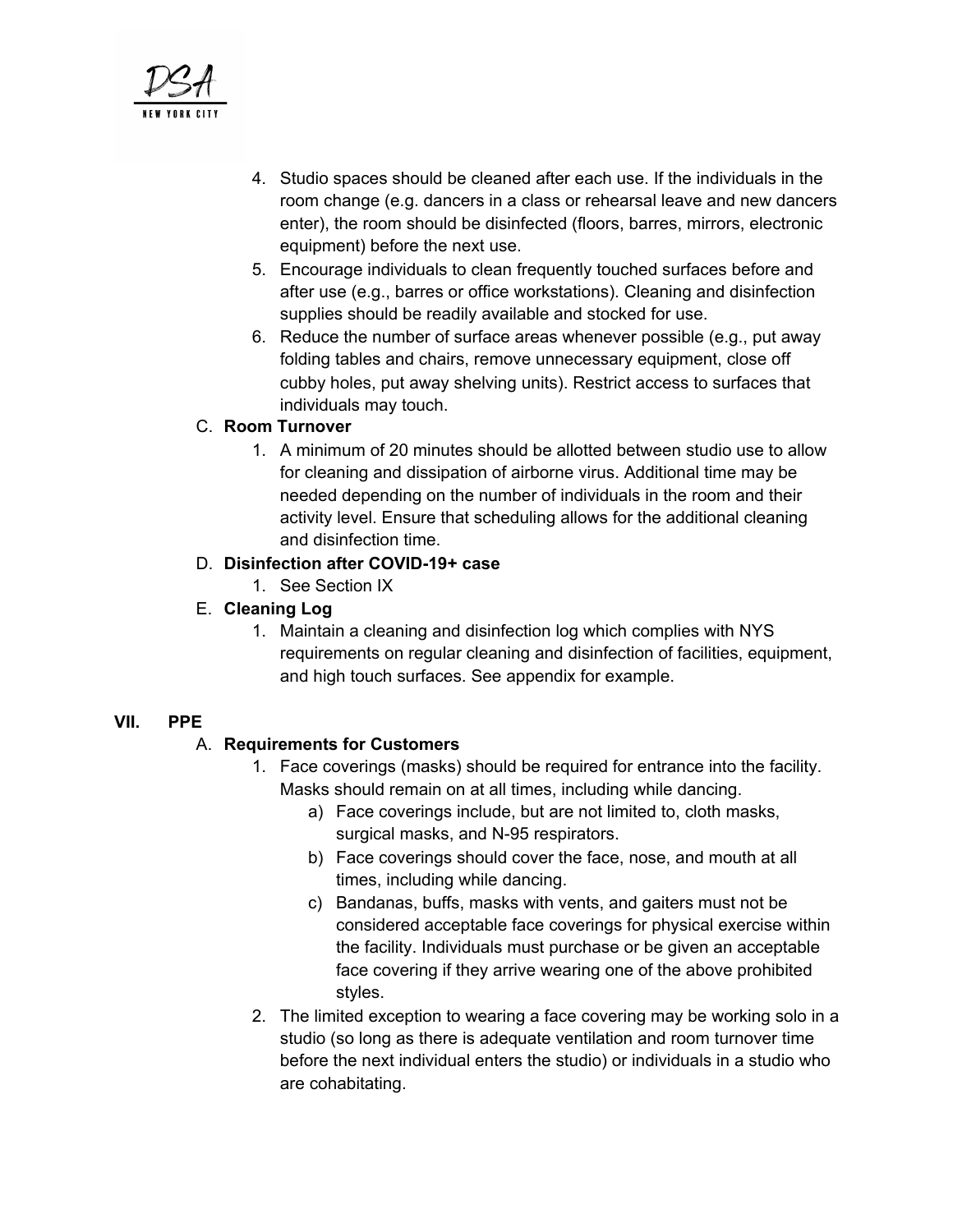

- 3. Face coverings must be worn at all times within the common spaces in the facility.
- 4. Masks (including child size masks if the facility accommodates children) should be available on site in the event that a mask breaks or does not adequately fit the individual.

## B. **Requirements for Staff**

- 1. Face coverings (masks) should be required for staff at all times. The limited exception may be working alone in an office.
	- a) Face coverings include, but are not limited to, cloth masks, surgical masks, and N-95 respirators.
	- b) Face coverings should cover the face, nose, and mouth at all times, including while dancing.
	- c) Bandanas, buffs, masks with vents, and gaiters must not be considered acceptable face coverings for Staff within the facility. Individuals must be given an acceptable face covering if they arrive wearing one of the above prohibited styles.
- 2. Face coverings must be cleaned or replaced after use.
- 3. Staff should be provided with PPE at no cost, including and not limited to masks, shields, and gloves for cleaning and disinfection procedures. Staff should be allowed to wear their own face coverings, but must not be required to do so. Additionally, staff should be permitted to utilize their personally owned protective coverings (e.g., face shields, respirators).
- 4. Staff should be trained on how to safely and properly wear, clean, and/or dispose of PPE.

## **VIII. Testing and Monitoring**

## A. **Screening**

- 1. Create and implement mandatory health screening protocols.
- 2. Screenings should be completed remotely (electronic survey) before an individual enters the facility.
- 3. All individuals who enter the facility should be screened using a questionnaire that determines: a) has the individual been in close or proximate contact with anyone who has tested positive for COVID-19 or who has or had symptoms of COVID-19 in the past 14 days; b) tested positive for COVID-19 in the past 14 days; and/or c) has experienced symptoms of [COVID-19](https://www.cdc.gov/coronavirus/2019-ncov/symptoms-testing/symptoms.html) in the past 14 days.
- 4. Require all individuals who enter the facility to report if any of their survey responses change within 72 hours of their most recent visit to the facility (e.g., if they begin to experience COVID-19 symptoms).
- 5. Temperature checks should be required for entry into the facility. Health data collection (e.g., specific temperature of an individual) should not be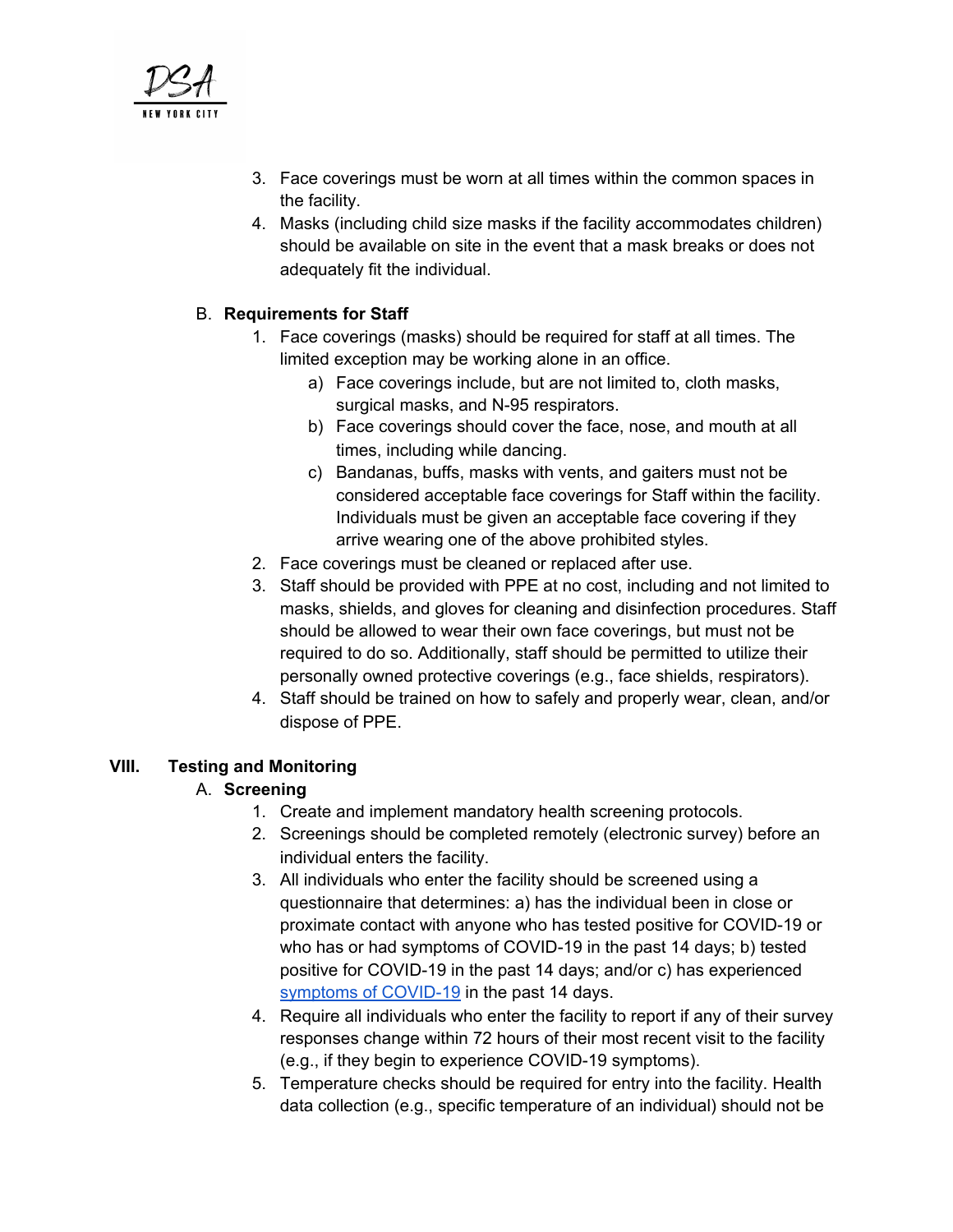

kept. However, records that confirm if an individual was screened and the result of the screening (e.g., pass/fail) may be maintained. Staff who are responsible for health screenings should be provided with and use appropriate PPE (at a minimum a face mask).

- a) Any individual with a temperature greater than 100.4 degrees fahrenheit should not be permitted to enter the facility. If using an infrared contactless thermometer and due to the error of margin with these devices, an individual with a temperature greater than 99 degrees fahrenheit should incur additional health screening such as further questioning about their travel history and if they are experiencing any current flu or cold like symptoms.
- 6. If an individual screens positive for COVID-19, they should be sent home to contact their health provider for assessment and testing.

## B. **Contact Tracing**

- 1. Individuals must submit contact information for the purpose of contact tracing for entrance into the facility.
- 2. Work cooperatively to notify the state and local health departments immediately upon being informed of a positive COVID-19 test result by any individual who entered the facility. Assist the state and local health departments in tracing and notifying all contacts who entered the facility or interacted with the COVID-19+ individual dating back to 48 hours before the individual began experiencing COVID-19 symptoms or tested positive (whichever is earlier). Maintain confidentiality as required by federal and state laws and regulations.
- 3. Individuals who are alerted that they have come into close or proximate contact with a COVID-19+ person should self monitor, isolate, and/or quarantine as recommended by the state and local health departments and/or a healthcare professional.

## C. **Testing**

- 1. PCR testing may be required at the discretion of the facility for various purposes including and not limited to adoption of a "bubble" strategy. If testing is to be required, the facility must define why testing is required, who will be tested, when they will be initially tested, frequency of testing, and what actions will be taken based on test results.
- 2. At a minimum, the facility should maintain a frequently updated resource list for testing and healthcare- including a list of free or low cost testing services. Should a person screen positive for COVID-19, they should be provided with this resource list.
- 3. NY Testing Out of Quarantine
	- a) If an individual has traveled to New York and/or has left and returned to New York for a period greater than 24 hours, they should take a COVID-19 PCR test within three days of their return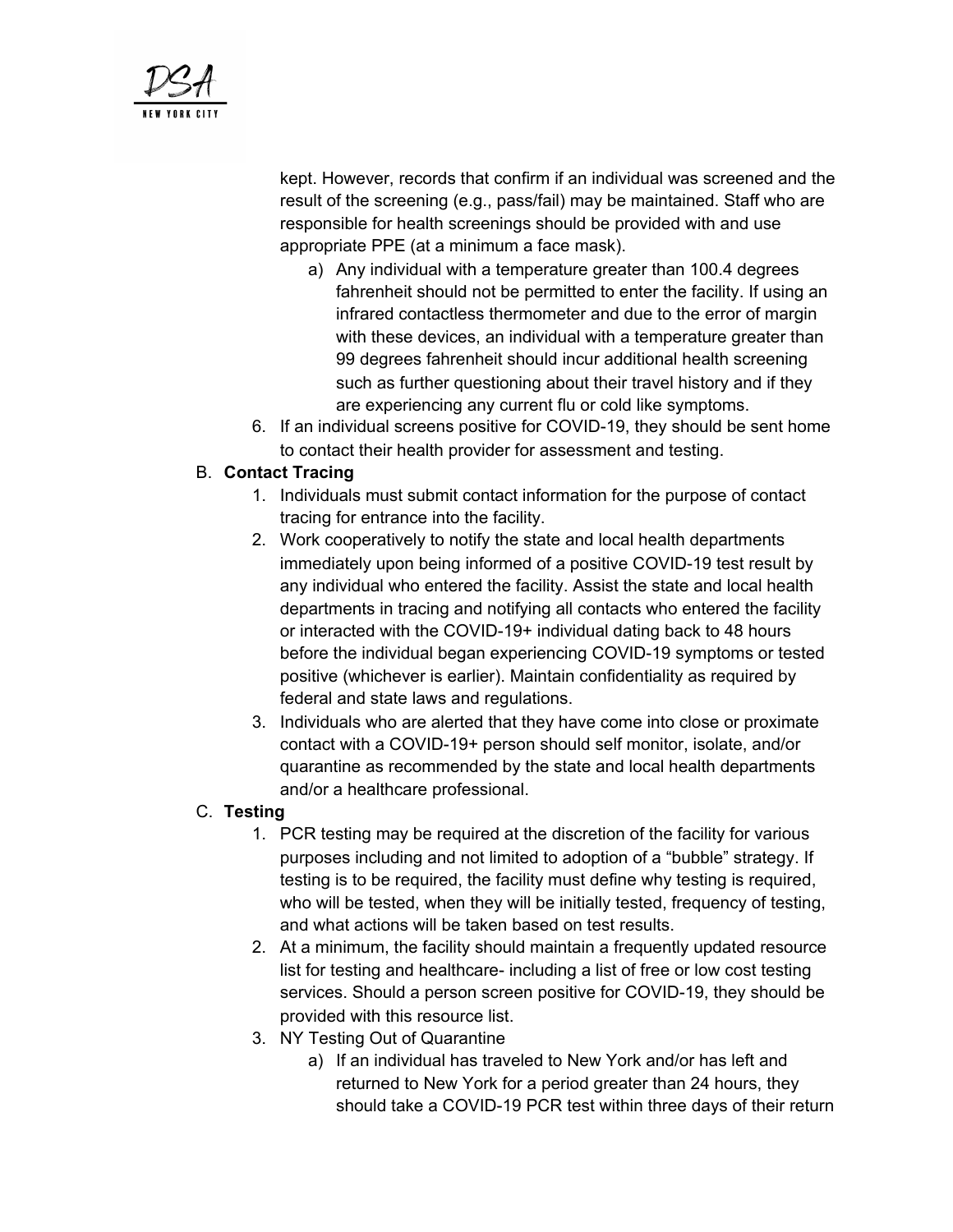

to New York. If the resulting test is negative, they should be permitted to enter New York and must quarantine for a minimum of three days before taking a second PCR test. If they are able to receive test results within three days while remaining in quarantine, and only if the results are negative, they may be permitted to end the 14 day quarantine period.

b) If an individual receives a positive COVID-19 PCR test at any step listed above, they should self-isolate and follow recommended CDC [guidelines](https://www.cdc.gov/coronavirus/2019-ncov/if-you-are-sick/steps-when-sick.html).

## D. **Point of Contact**

- 1. The facility should have a designated point of contact (which may vary based on shift or day as necessary). The point of contact should be responsible for receiving and attesting to having reviewed all health screening surveys as well as being identified as the party for individuals to contact if they are later experiencing COVID-19 related symptoms as stated in the survey.
- 2. If necessary, arrange for a separate email address for the designated point of contact.
- 3. The point of contact should be up to date on the site safety plan and be prepared to be the designated contact for individuals who test positive for COVID-19.

## E. **Screening Log**

1. A survey screening log should be kept by the designated point of contact and should confirm that all individuals who entered the facility filled out a health survey and passed a temperature check before being granted entry onto the facility premises. See appendix for example screening log.

## **IX. Containment and Shutdown**

## A. **Shutdown and Length of Closure**

- 1. If an individual is suspected or confirmed to have a positive case of COVID-19, close off any areas used by the individual. The facility does not need to be shut down if the affected areas can be closed off. If the affected areas can not be isolated, shut down all operations. Open doors and windows to increase air circulation, and wait 24 hours before cleaning and disinfection. Once 24 hours has passed and the affected area has been cleaned and disinfected, it may be reopened for use.
- 2. If more than seven days has passed since the person suspected or confirmed to have COVID-19 entered the facility, 24 hour closure and additional cleaning and disinfection is not necessary. However, regular cleaning and disinfection should continue.
- 3. The central point of contact should work with state and local health departments to trace and notify all contacts who entered the facility or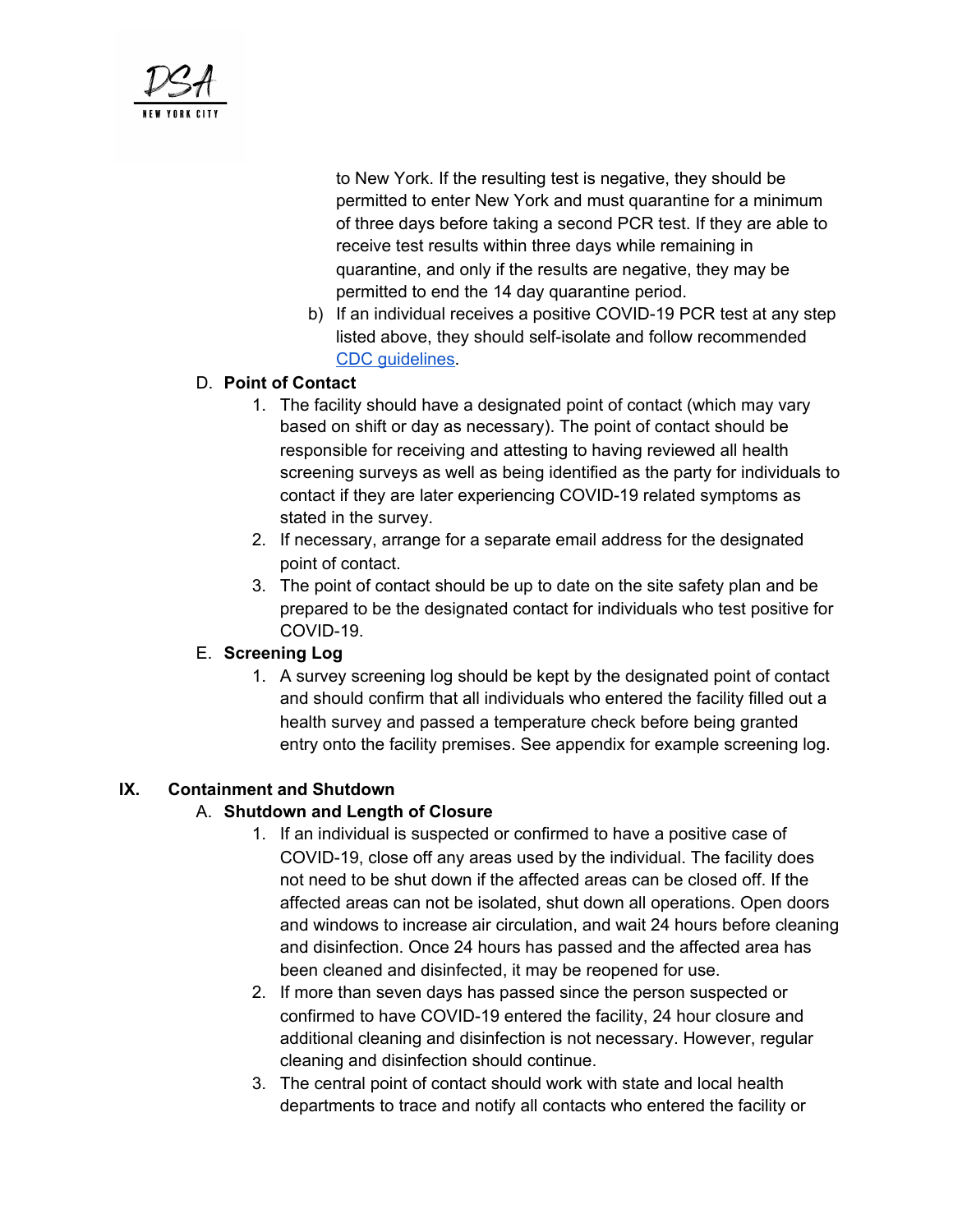

interacted with the COVID-19+ individual dating back to 48 hours before the COVID-19+ individual began experiencing COVID-19 symptoms or tested positive (whichever is earlier). Maintain confidentiality as required by federal and state laws and regulations.

## B. **Containment of a COVID-19 outbreak**

- 1. How should individuals be advised if they experience COVID-19 symptoms or test positive for COVID-19:
	- a) Follow all cleaning and disinfection procedures (Section IX Part A).
	- b) Individuals who display COVID-19 symptoms should be sent home to self-isolate.
	- c) Individuals who have been potentially exposed, but with no symptoms, should remain at home or in a comparable setting and practice social distancing for 14 days or as otherwise directed by their healthcare provider and/or public health agency.
	- d) Individuals not considered exposed should self-monitor for symptoms such as fever, cough, or shortness of breath. If they develop symptoms, they should notify the facilities' point of contact, stay home and follow their health care professional's guidance.
- 2. When can an individual return to the facility after contracting COVID-19:
	- a) The individual must a) have no fever for 72 hours without use of antipyretic medication (fever reducer), improved symptoms, and that 14 days have passed since symptoms first appeared; OR b) the individual must have no fever for 72 hours without use of antipyretic medication (fever reducer), improved symptoms, and a negative test result.

## **X. Communication**

## A. **Signage** (NYS DOH)

- 1. Signage should be required throughout the facility which informs and reminds individuals of the following (at a minimum); signs may be self designed and must be consistent with DOH COVID-19 signage:
	- a) Stay home if sick
	- b) Wear a mask properly
	- c) Quarantine if you have traveled to an area on the DOH travel advisory list
	- d) Properly clean or discard of PPE
	- e) Adhere to social distancing
	- f) Report symptoms of or exposure to COVID-19 and point of contact information
	- g) Follow hand hygiene and cleaning/disinfection guidelines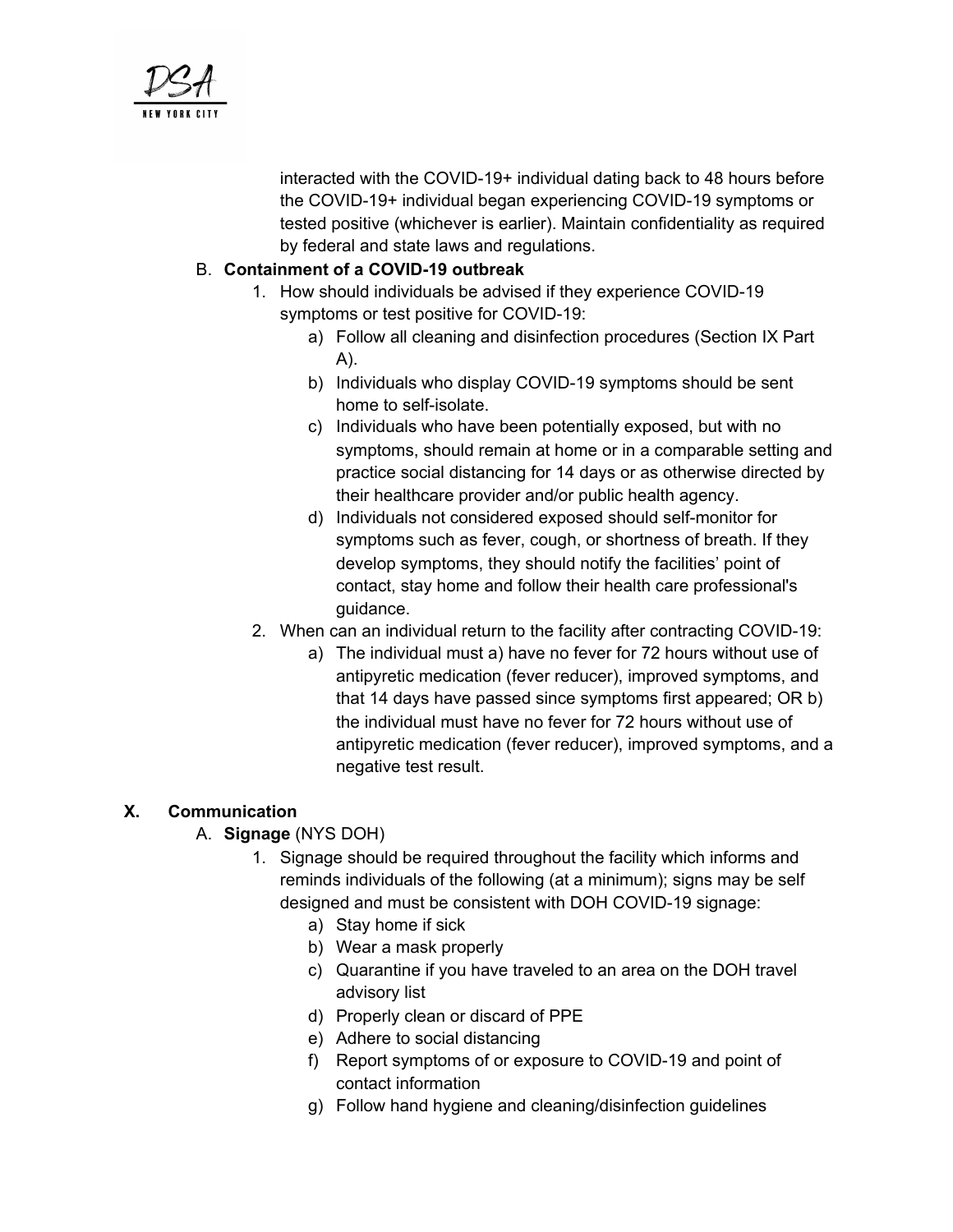

- h) Follow respiratory guidelines and cough etiquette
- i) Occupancy limits in each space based on activity

## B. **General Communication**

- 1. Ensure that communication is clear with all individuals who enter the facility. Point of contact information should be shared, and individuals should know who to report to in the event of symptoms or possible exposure to COVID-19.
- 2. Staff should be clearly informed of their rights to sick leave.
- 3. Maintain clear communication and contact tracing within the facility. Regularly update online bulletin boards or email blasts which clearly inform individuals of updated COVID-19 procedures, regulations, and/or news related to the facility and its management of the COVID-19 health emergency.
- 4. If an individual is unable to wear a mask due to respiratory health issues, they should be encouraged to stay home and participate in the dance activity remotely.
- 5. Individuals must sign a waiver/agreement before entering the facility. At a minimum, the waiver should ask the individual to: 1) acknowledge and agree that they are assuming additional risk by entering the facility and engaging in the activity of dance; 2) that they are practicing all recommended and mandated COVID-19 health and safety measures at all times inside and outside the facility.

## **Special Considerations - Sections XI-XXIII**

## **XI. Special Considerations for Children's Programs**

A. This is inclusive of programs with curriculum for dancers ages 2-18 years of age which adheres to fixed attendance and groupings. The following should be considered in addition to all mandatory measures:

## **B. Age Requirements**

- 1. In-Studio class participation should be limited to students age 5 years and above.
	- a) Ensure that faculty and staff have proper training, included but not limited to elementary education, de-escalation training, and mitigation techniques that consider age when properly implementing COVID-19 safety procedures.

## **C. Ingress/Egress**

1. Students should not be permitted to linger in the facility. They should enter the facility no more than 15 minutes before their scheduled class start time and exit the facility immediately after class.

## **D. Capacity**

1. Create a schedule which accommodates for staggered class times.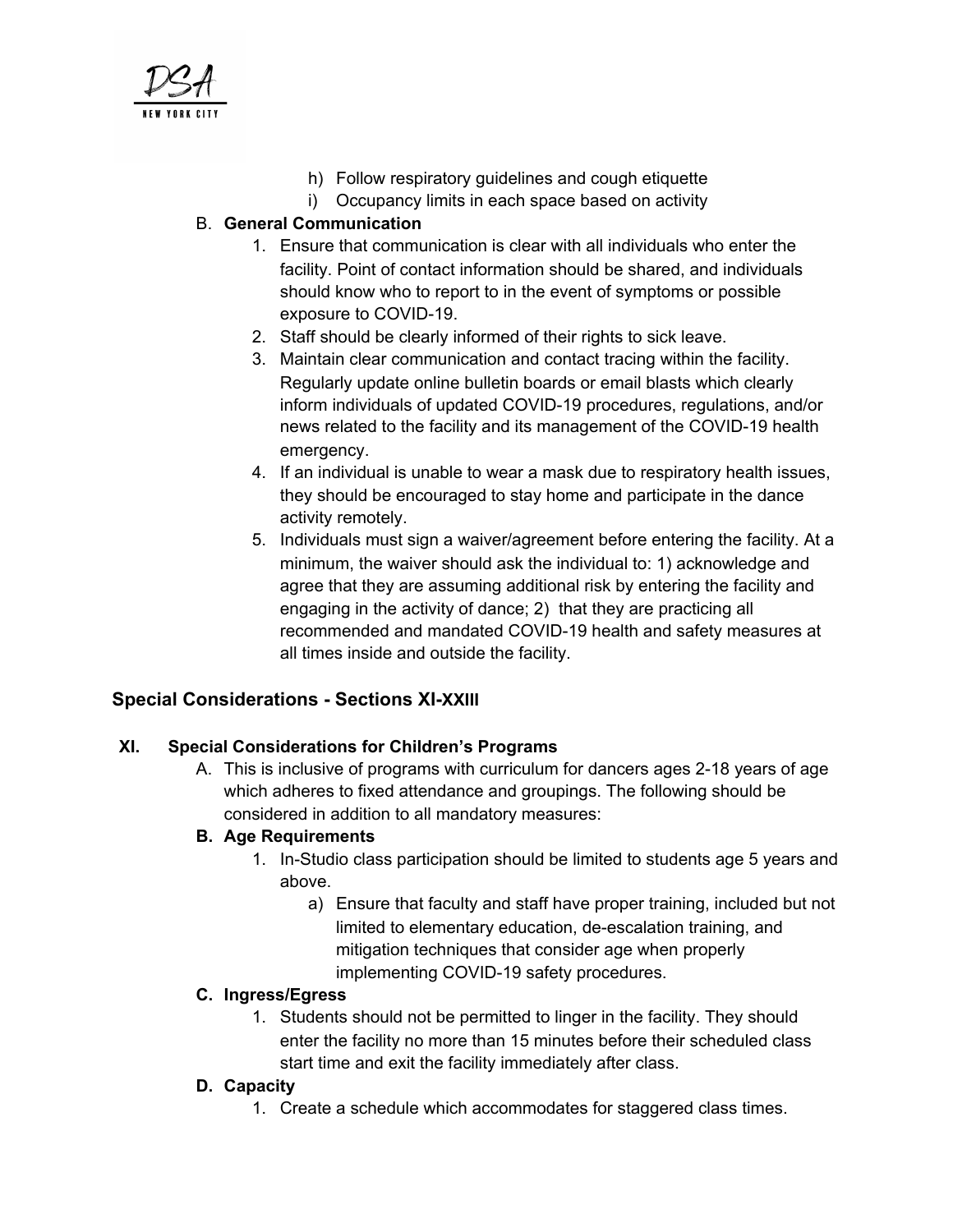

2. Limit the number of students in each class. In order to stay below 33% maximum occupancy, class sizes should be reduced; rotational schedules may be necessary with student cohorts alternating between online distance learning and In-Studio practical applications.

## **E. Pick Up/Drop Off**

1. Limit the number of people within the facility. Parents and guardians should drop off and pick up students outside the facility.

## **F. Physical Distancing**

- 1. Create clear boundaries for physical distancing within the studio (e.g., tape lines, circles, distancing markers) and ensure that students remain a minimum of 8 feet away from each other in all directions while dancing.
- 2. Consider giving each student a set barre or center spot that they can go to for each class.
- 3. Set social distancing markers around the studio for students to stand between exercises, drink water, and take breaks.
- 4. Tactile cueing should not be permitted.

## **G. Faculty/Music Considerations**

- 1. While teaching with a mask, faculty may require a microphone to be heard clearly. Microphones should be used by one person only, and if they are to be shared, they must be disinfected between each use.
- 2. Should a musician be present in classes, ensure that they wear a mask. Equipment/Musical Instruments should be disinfected between each class.
- 3. No live singing, brass, or wind instruments should be permitted.

## **H. Livestream**

- 1. Hybrid learning or online distance learning must be made available for all classes. Continue to promote social distancing by creating a livestream or hybrid option for classes offered In-Studio.
- 2. Create clear guidelines for online distance learning for faculty, students, and parents. Encourage safety first while dancing at home.

## **I. Hygiene, Cleaning, and Disinfection**

- 1. Promote safe personal and hand hygiene. Students should be given hand sanitizer for use upon arrival. They should be encouraged to wash their hands before and after class. Ensure that hand sanitizer is readily available for use in the studio.
- 2. Students should be reminded to stay home when feeling sick.

## **J. Class Structures**

- 1. As students acclimate to dancing in masks, frequent breaks should be built into class curriculum. Consider the students' physical condition while dancing in a mask; increase strenuous physical activity gradually.
- **K. Restrooms/Water Fountains/Dressing Rooms**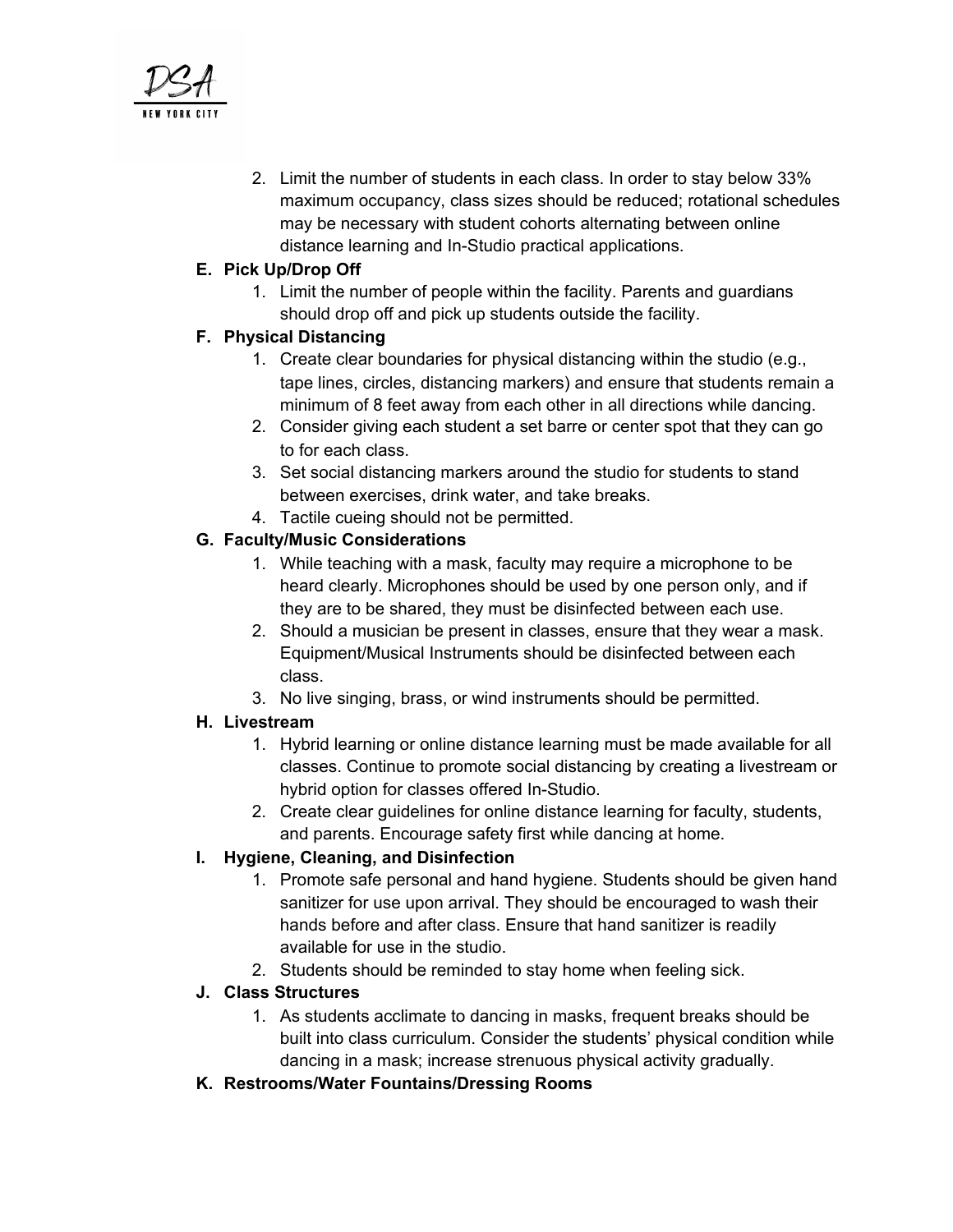

- 1. Water fountains should be disabled with the exception of hands free contactless bottle filler options. Encourage students to come to the studio with their own water bottle.
- 2. Students should arrive at the facility dressed to dance. There should be designated distanced places for students to leave their belongings in the studio. Restrict locker use to avoid congregation and gatherings.

#### **L. PPE**

1. Children above the age of 2 years should be required to wear a mask at all times, including while dancing.

#### **M. Communication**

- 1. Any program meetings, one on one, faculty meetings, administrative meetings, and otherwise should remain online whenever possible.
- \*\* Follow Standard Regulations set forth above in Sections II-X

## **XII. Special Considerations for Open Adult Classes**

A. This is inclusive of programs or workshops for Adults which does not adhere to fixed attendance and groupings. The following should be considered in addition to all mandatory measures:

#### **B. Pre-Screening and Pre-Registration**

- 1. Ensure that all individuals pre-register for Adult Open Classes and have completed a health screening before entering the building.
- 2. Pre-Screening should include a questionnaire that determines: a) has the individual been in close or proximate contact with anyone who has tested positive for COVID-19 or who has or had symptoms of COVID-19 in the past 14 days; b) tested positive for COVID-19 in the past 14 days; and/or c) has experienced symptoms of [COVID-19](https://www.cdc.gov/coronavirus/2019-ncov/symptoms-testing/symptoms.html) in the past 14 days.
- 3. Temperature checks should be required for entry into the facility. Any individual with a temperature greater than 100.4 degrees fahrenheit should not be permitted to enter the facility. If using an infrared contactless thermometer and due to the error of margin with these devices, an individual with a temperature greater than 99 degrees fahrenheit should incur additional health screening such as further questioning about their travel history and if they are experiencing any current flu or cold like symptoms.

#### **C. Ingress/Egress**

1. Students should not be permitted to linger in the facility. They should enter the facility no more than 15 minutes before their scheduled class start time and exit the facility immediately after class.

#### **D. Capacity**

1. Create a schedule which accommodates for staggered class times.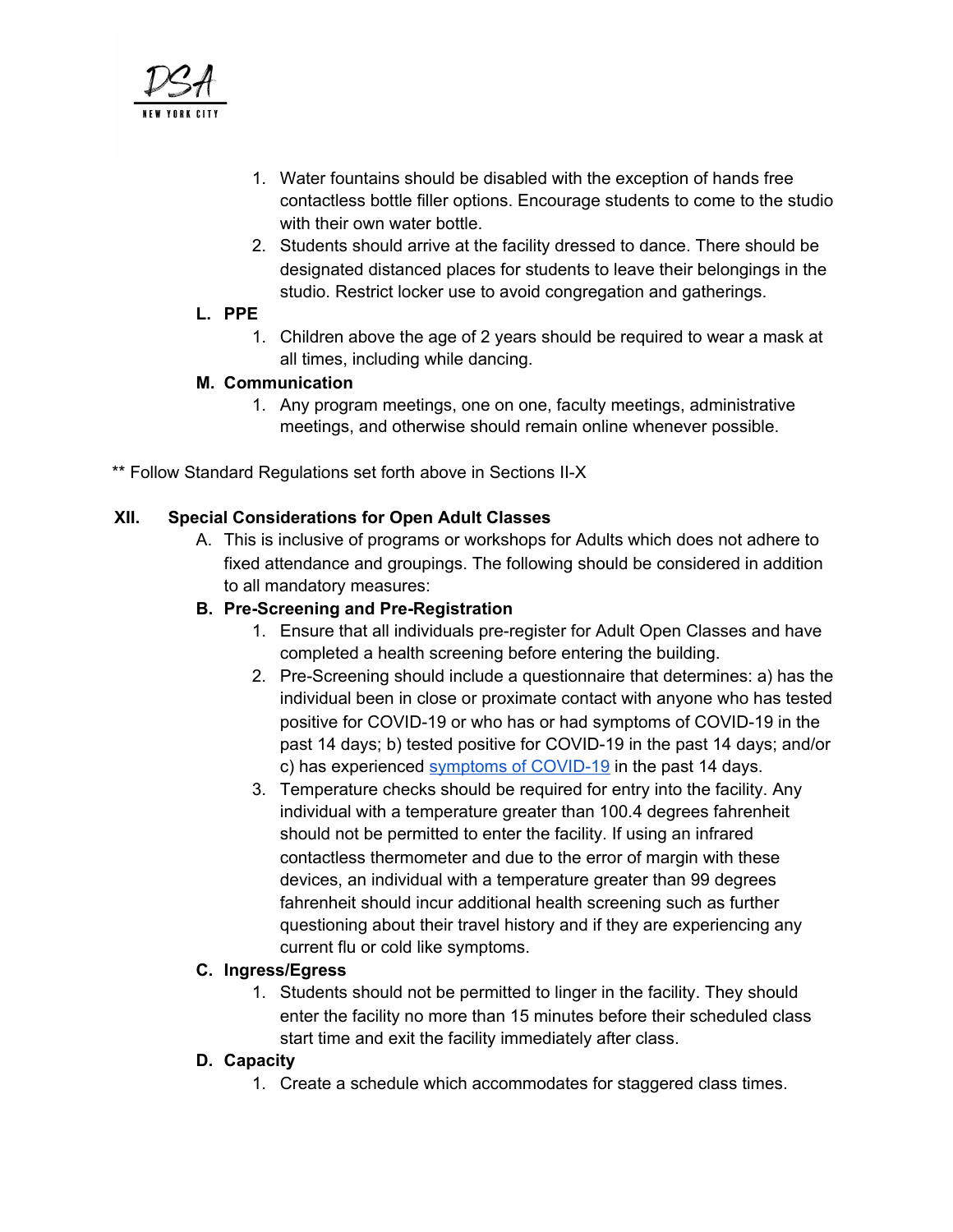

2. Limit the number of students in each class. In order to stay below 33% maximum occupancy, class sizes should be reduced; rotational schedules may be necessary with student cohorts alternating between online distance learning and In-Studio practical applications.

## **E. Physical Distancing**

- 1. Create clear boundaries for physical distancing within the studio (e.g., tape lines, circles, distancing markers) and ensure that students remain a minimum of 8 feet away from each other in all directions while dancing.
- 2. Clearly mark barres or instruct faculty to direct students where to stand at each barre and where barres should be positioned so that students remain physically distanced 8 feet apart at all times.
- 3. Set physical distancing markers around the studio for students to stand between exercises, drink water, and take breaks.
- 4. Tactile cueing should not be permitted.

## **F. Faculty/Music Considerations**

- 1. While teaching with a mask, faculty may require a microphone to be heard clearly. Microphones should be used by one person only, and if they are to be shared, they must be disinfected between each use.
- 2. Should a musician be present in classes, ensure that they wear a mask. Equipment/Musical Instruments should be disinfected between each class.
- 3. No live singing, brass, or wind instruments should be permitted.

## **G. Props/Equipment**

1. Props and equipment should be provided by the student and must not be shared between individuals.

## **H. Livestream**

- 1. Hybrid learning or online distance learning must be made available for all classes. Continue to promote social distancing by creating a livestream or hybrid option for classes offered In-Studio.
- 2. Create clear guidelines for online distance learning for faculty and students. Encourage safety first while dancing at home.

## **I. Hygiene, Cleaning, and Disinfection**

- 1. Promote safe personal and hand hygiene. Students should be encouraged to wash their hands before and after class. Ensure that hand sanitizer is readily available for use for students in the studio.
- 2. Students should be reminded to stay home when feeling sick.

## **J. Class Structures**

- 1. As students acclimate to dancing in masks, frequent breaks should be built into class curriculum. Consider the students' physical condition while dancing in a mask; increase strenuous physical activity gradually.
- **K. Restrooms/Water Fountains/Dressing Rooms**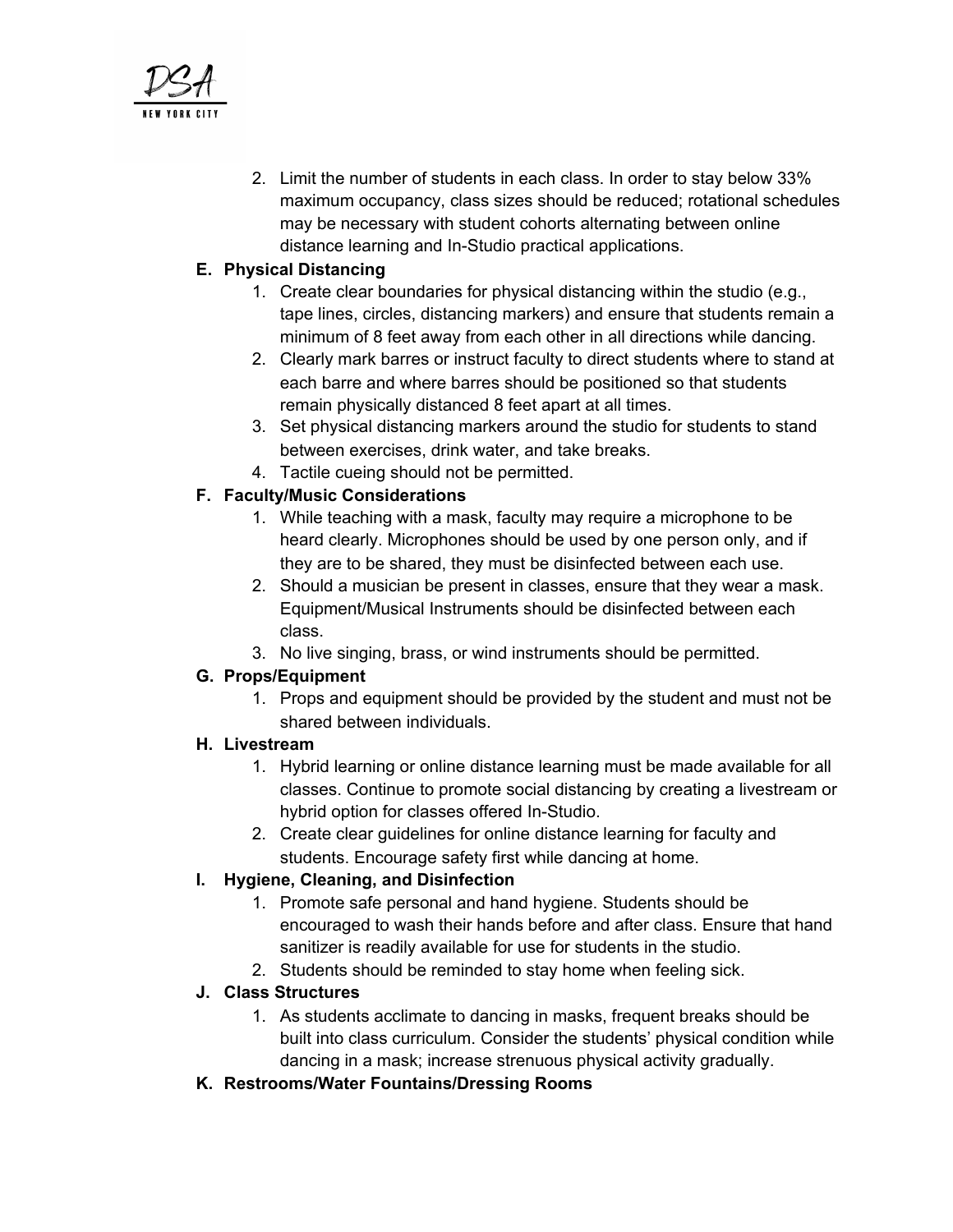

- 1. Water fountains should be disabled with the exception of hands free contactless bottle filler options. Encourage students to come to the studio with their own water bottle.
- 2. Students should arrive at the facility dressed to dance. There should be designated distanced places for students to leave their belongings in the studio. Restrict locker use to avoid congregation and gatherings.

#### **L. PPE**

1. Students should be required to wear a mask at all times in the facility, including while dancing.

#### **M. Communication**

1. Ensure that students are made aware of the Point of Contact for the facility. They should know who to email if they begin experiencing COVID-19 symptoms after leaving the facility. Students should be required to contact the facility if they learn of recent exposure to a COVID-19+ individual, if they test positive for COVID-19, or if they begin experiencing symptoms following their visit to the facility.

\*\* Follow all other Standard Regulations set forth above in Sections II-X

#### **XIII. Special Considerations for Training Programs**

A. This is inclusive of programs including and not limited to Post-Secondary Programs, Certificate Programs, Scholarship Programs, and other such programs which adhere to fixed attendance and groupings. The following should be considered in addition to all mandatory measures:

## **B. Ingress/Egress**

1. Students should not be permitted to linger or gather in the facility. They should enter the facility no more than 15 minutes before their scheduled class start time and exit the facility immediately after class.

#### **C. Scheduling**

- 1. Create a schedule which accommodates for staggered class times.
- 2. Should students have breaks between classes, ensure they have a designated studio or space to be socially distanced while on break. Consider asking students to exit the facility and re-enter for their next class if no designated break space is available and in order to keep at or under 33% of the building occupancy.

#### **D. Capacity**

- 1. Limit class capacity to allow for physical distancing of at least 8 feet in all directions while moving and stationary. Ensure that building capacity stays at or below 33% if multiple classes are running simultaneously.
- **E. Physical Distancing**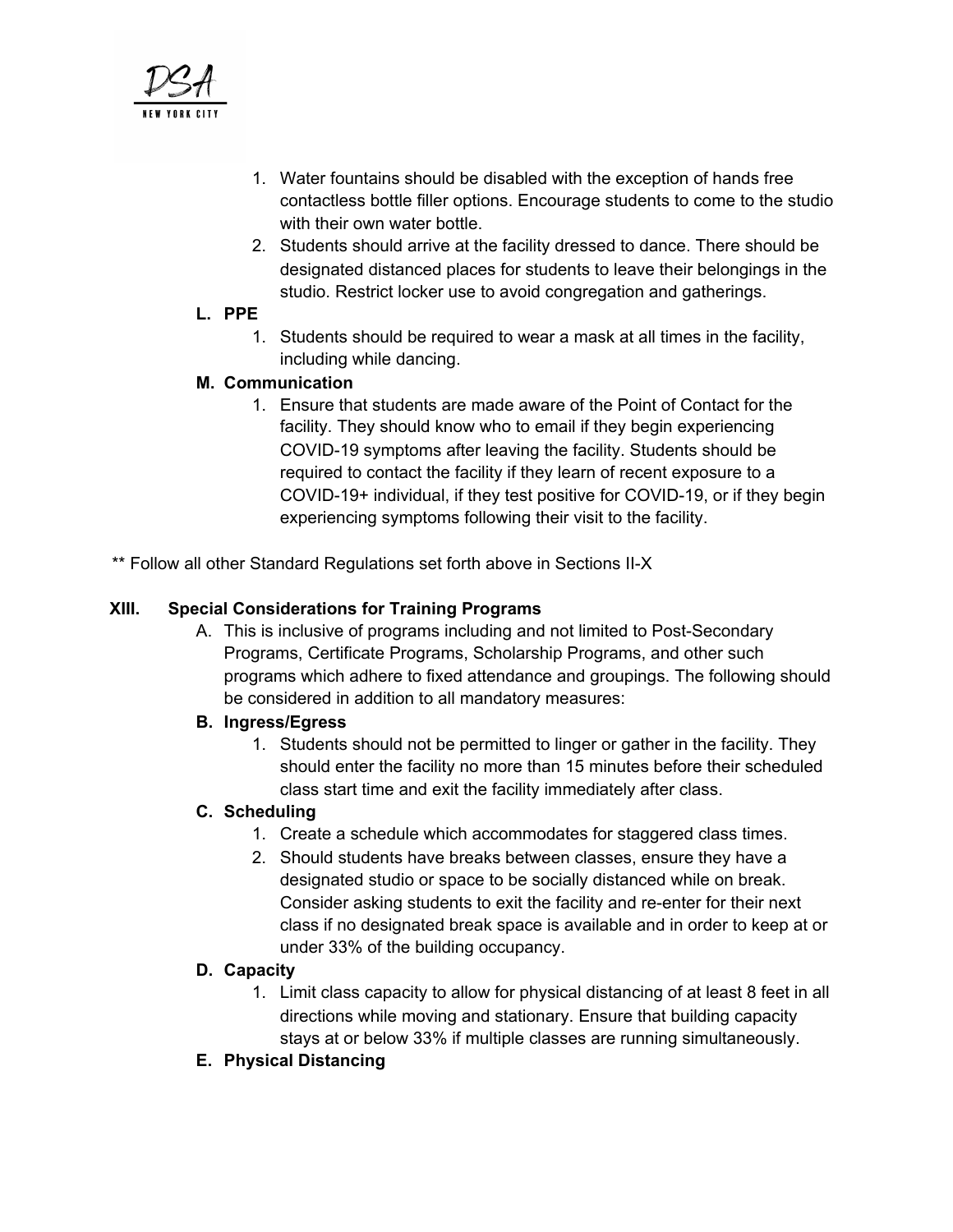

- 1. Create clear boundaries for physical distancing within the studio (e.g., tape lines, circles, distancing markers) and ensure that students remain a minimum of 8 feet away from each other in all directions while dancing.
- 2. Set physical distancing markers around the studio for students to stand between exercises, drink water, and take breaks.
- 3. Tactile cueing should not be permitted.

## **F. Faculty/Music Considerations**

- 1. While teaching with a mask, faculty may require a microphone to be heard clearly. Microphones should be used by one person only, and if they are to be shared, they must be disinfected between each use.
- 2. Should a musician be present in classes, ensure that they wear a mask. Equipment/Musical Instruments should be disinfected between each class.
- 3. No live singing, brass, or wind instruments should be permitted.

## **G. Livestream**

- 1. Hybrid learning or online distance learning should be made available for all classes. Continue to promote social distancing by creating a livestream or hybrid option for classes offered In-Studio.
- 2. Create clear guidelines for online distance learning for faculty and students. Encourage safety first while dancing at home.

## **H. Hygiene, Cleaning, and Disinfection**

- 1. Promote safe personal and hand hygiene. Students should be encouraged to wash their hands before and after class. Ensure that hand sanitizer is readily available for use for students in the studio.
- 2. Students should be reminded to stay home when feeling sick.

## **I. Class Structures**

1. As students acclimate to dancing in masks, frequent breaks should be built into class curriculum. Consider the students' physical condition while dancing in a mask; increase strenuous physical activity gradually.

## **J. Restrooms/Water Fountains/Dressing Rooms**

- 1. Water fountains should be disabled with the exception of hands free contactless bottle filler options. Encourage students to come to the studio with their own water bottle.
- 2. Students should arrive at the facility dressed to dance. There should be designated distanced places for students to leave their belongings in the studio. Restrict locker use to avoid congregation and gatherings.

## **K. PPE**

1. Students should be required to wear a mask at all times in the facility, including while dancing.

## **L. Communication**

1. Student meetings should be kept online whenever possible. Limit face to face interaction whenever possible.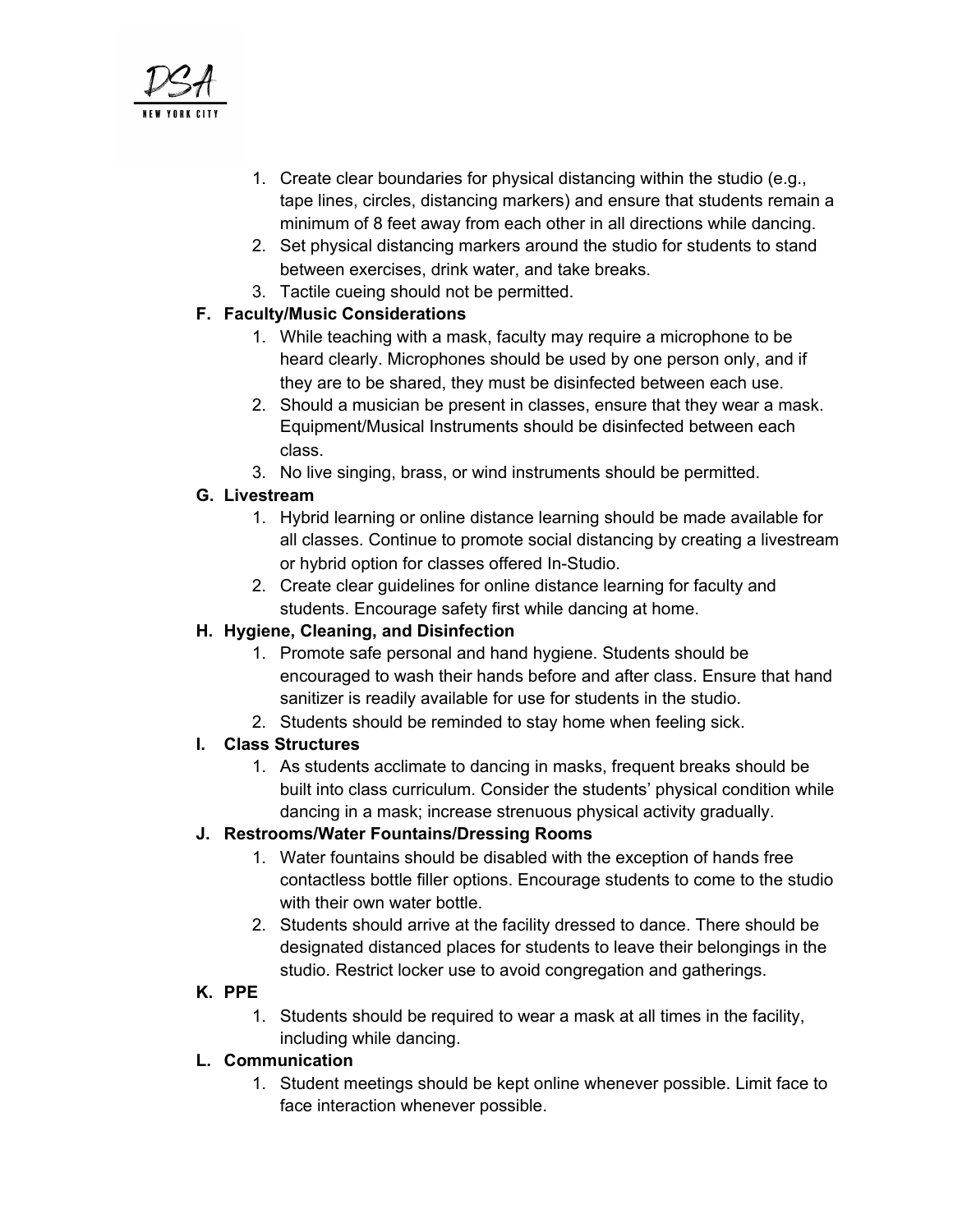

- 2. Encourage students to limit socializing and to follow all City and State recommendations on safe practices during the COVID-19 Health Emergency.
- 3. Ensure students know their point of contact regarding COVID-19, what to do if feeling sick and in the event of exposure to a COVID-19+ individual.
- 4. Provide health resources to students for COVID-19, basic free or low cost healthcare, nutrition, and mental health resources.
- 5. Provide students with resources on food deliveries which will allow them to stay home while in quarantine or isolation.

\*\* Follow all other Standard Regulations set forth above in Sections II-X

#### **XIV. Special Considerations for Outdoor Classes/Rehearsals A. Pre-Screening and Pre-Registration**

- 1. Ensure that all individuals pre-register for Outdoor Classes and have completed a health screening before arriving at the designated Outdoor Space.
- 2. Pre-Screening should include a questionnaire that determines: a) has the individual been in close or proximate contact with anyone who has tested positive for COVID-19 or who has or had symptoms of COVID-19 in the past 14 days; b) tested positive for COVID-19 in the past 14 days; and/or c) has experienced symptoms of [COVID-19](https://www.cdc.gov/coronavirus/2019-ncov/symptoms-testing/symptoms.html) in the past 14 days.
- 3. Temperature checks should be required to join any outdoor dance activity. Any individual with a temperature greater than 100.4 degrees fahrenheit should not be permitted to join the class/rehearsal. If using an infrared contactless thermometer and due to the error of margin with these devices, an individual with a temperature greater than 99 degrees fahrenheit should incur additional health screening, such as further questioning about their travel history and if they are experiencing any current flu or cold like symptoms.

## B. **Ingress/Egress**

1. If holding multiple classes or interchanging groups of dancers for a rehearsal, create an ingress/egress floor plan indicating how individuals should join and exit the designated outdoor space while maintaining physical distancing.

## **C. Capacity**

- 1. Follow City rules and regulations for Outdoor gathering capacity limitations.
- 2. If the designated Outdoor Space is on the facility property (e.g., rooftop, garden), a capacity at a maximum of 33% of usable space occupancy must be maintained.
- 3. Create a schedule which accommodates for staggered class times.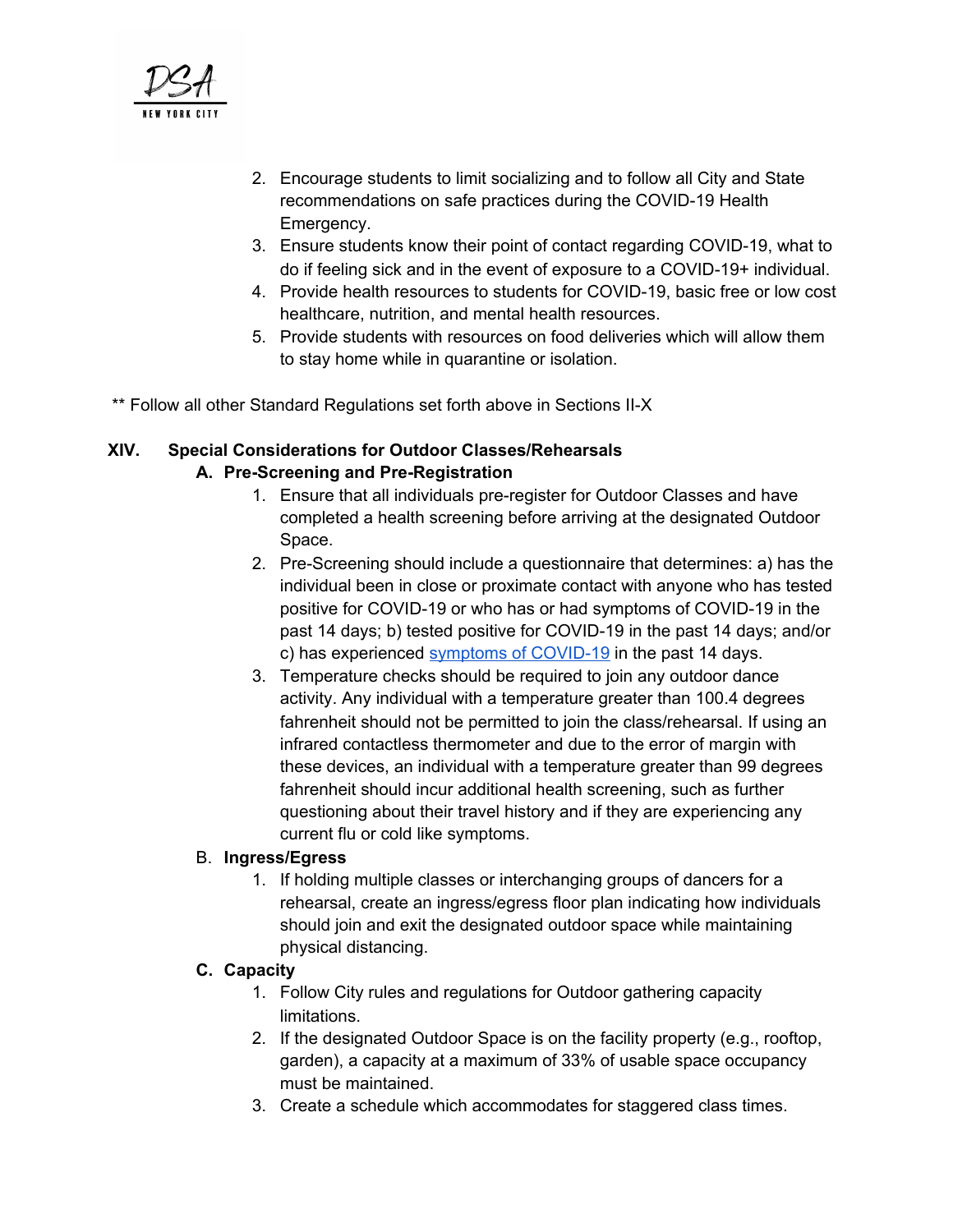

4. Limit the number of students in each class in order to maintain a distance of a minimum of 8 feet between individuals at all times.

## **D. Physical Distancing**

- 1. Create clear boundaries for physical distancing within the designated outdoor space (e.g. distancing markers) and ensure that students remain a minimum of 8 feet away from each other in all directions while dancing.
- 2. Tactile cueing should not be permitted.

## **E. PPE**

1. Students should be required to wear a mask at all times, including while dancing.

## **F. Faculty/Music Considerations**

- 1. While teaching with a mask, faculty may require a microphone to be heard clearly. Microphones should be used by one person only, and if they are to be shared, they must be disinfected between each use.
- 2. Should a musician be present in classes, ensure that they wear a mask. Equipment/Musical Instruments should be disinfected between each class.
- 3. No live singing, brass, or wind instruments should be permitted.

## **G. Props/Equipment**

1. Props and equipment should be provided by the student and must not be shared between individuals.

## **H. Hygiene, Cleaning, and Disinfection**

- 1. Promote safe personal and hand hygiene. Ensure that hand sanitizer is readily available for use for individuals attending outdoor classes/rehearsals.
- 2. Students should be reminded to stay home when feeling sick.

## **I. Class Structures**

1. As students acclimate to dancing in masks, frequent breaks should be built into class curriculum. Consider the students' physical condition while dancing in a mask; increase strenuous physical activity gradually.

## **J. Restrooms/Water/Dressing Rooms**

- 1. Students should arrive at the designated outdoor area dressed to dance. There should be designated distanced places for students to leave their belongings.
- 2. Ensure individuals know where the nearest available restrooms are and promote hygiene by making hand sanitizer readily available at the designated outdoor space.
- 3. Individuals should bring their own water bottles as water fountains will not be available for use in most public spaces.

## **K. Communication**

1. Establish a Point of Contact for COVID-19 Health Safety and share their contact information with all individuals who attend the outdoor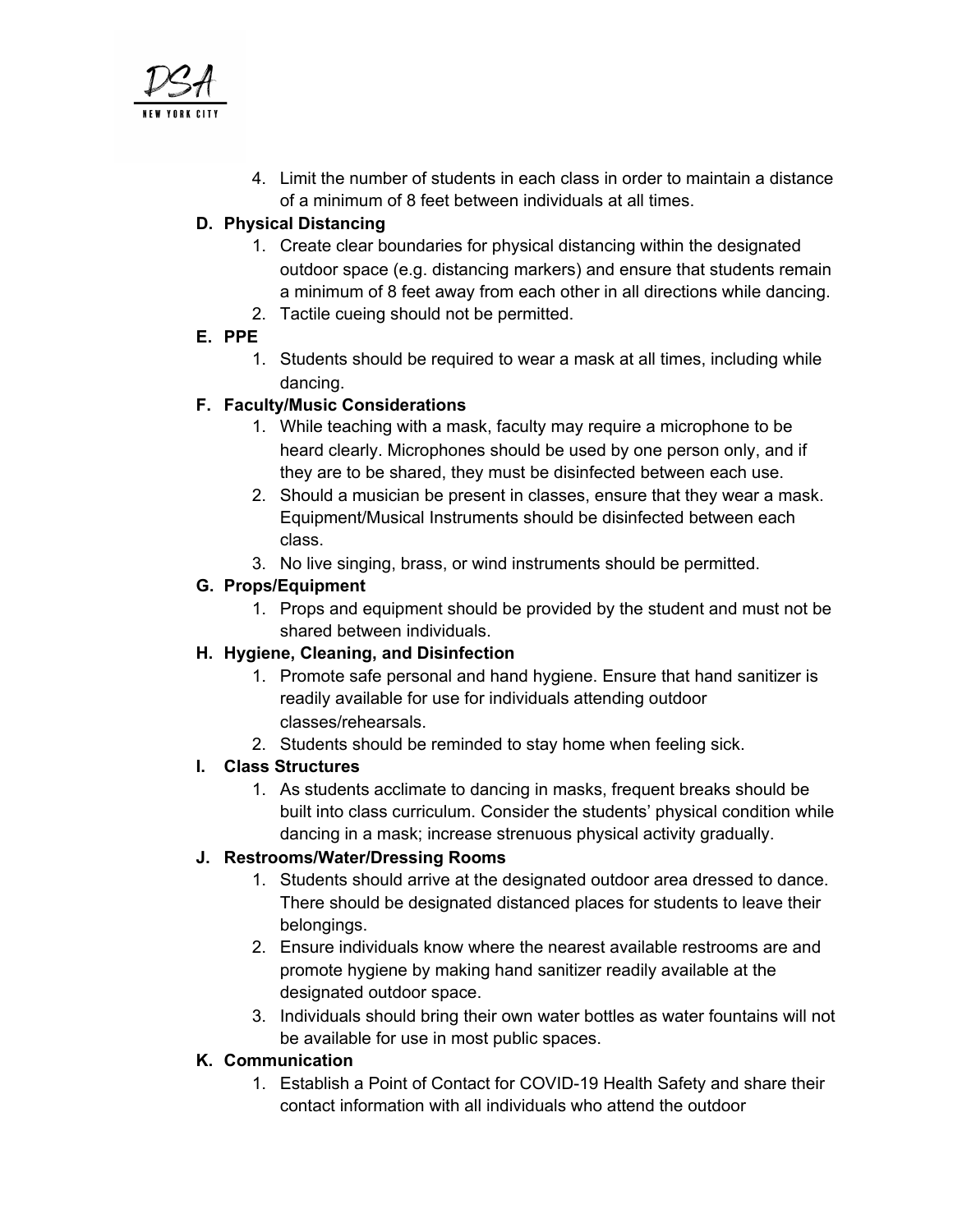

classes/rehearsals. Individuals should be asked to email the point of contact if they begin experiencing COVID symptoms after attending an outdoor class/rehearsal. Individuals should be required to email the point of contact if they learn of recent exposure to a COVID-19+ individual or if they test positive for COVID-19.

\*\* Follow all other regulations set forth above in Sections II-X

# **XV. Special Considerations for Indoor Performance Spaces**

## **A. Ticketing and Box Office**

- 1. All Ticket Sales should be paperless and online. A clear window date of when tickets should be purchased must be provided to the patron. Walk on ticket sales should be prohibited. Ticket sales should be finalized and accompanied by the necessary waivers, agreements, and health questionnaires prior to admission into the performance.
- 2. Patrons should be assigned arrival and entry times. The venue should create a plan for unexpected late arrivals.
- 3. Avoid the need for Will Call or Box Office space by allowing for self check in options (e.g., via app, kiosk, ID verification with check in).
- 4. If a Box Office agent is necessary, they must be able to check in patrons while maintaining a minimum of 6 feet of physical distance from the patron. If this is not possible, Will Call and Box Office windows should be protected by impermeable partitions. If there are no physical barriers between ticket staff and patrons, face shields are recommended PPE for staff.
- 5. Ensure patron distancing by opening fewer windows and marking a minimum of 6 feet appropriate queuing space.

## **B. Ingress and Egress**

## **1. Space Requirements**

- a) The venue should create an ingress plan while considering the maximum number of persons that can wait in the entry area (prior to admission into the theater space) with at least 6 feet of social distance between them and the next person.
- b) Hand sanitizing stations should be set at all entry points for any rooms within the venue with additional stations at several accessible points throughout the venue.

## **2. How to Queue**

a) The venue entry line should be managed using common methods such as lines marked on the ground, rope and stanchions, and/or fencing/bike racks, in combination with trained Venue Staff who provide information about anticipated wait time and ingress procedure and who enforce social distancing (as needed).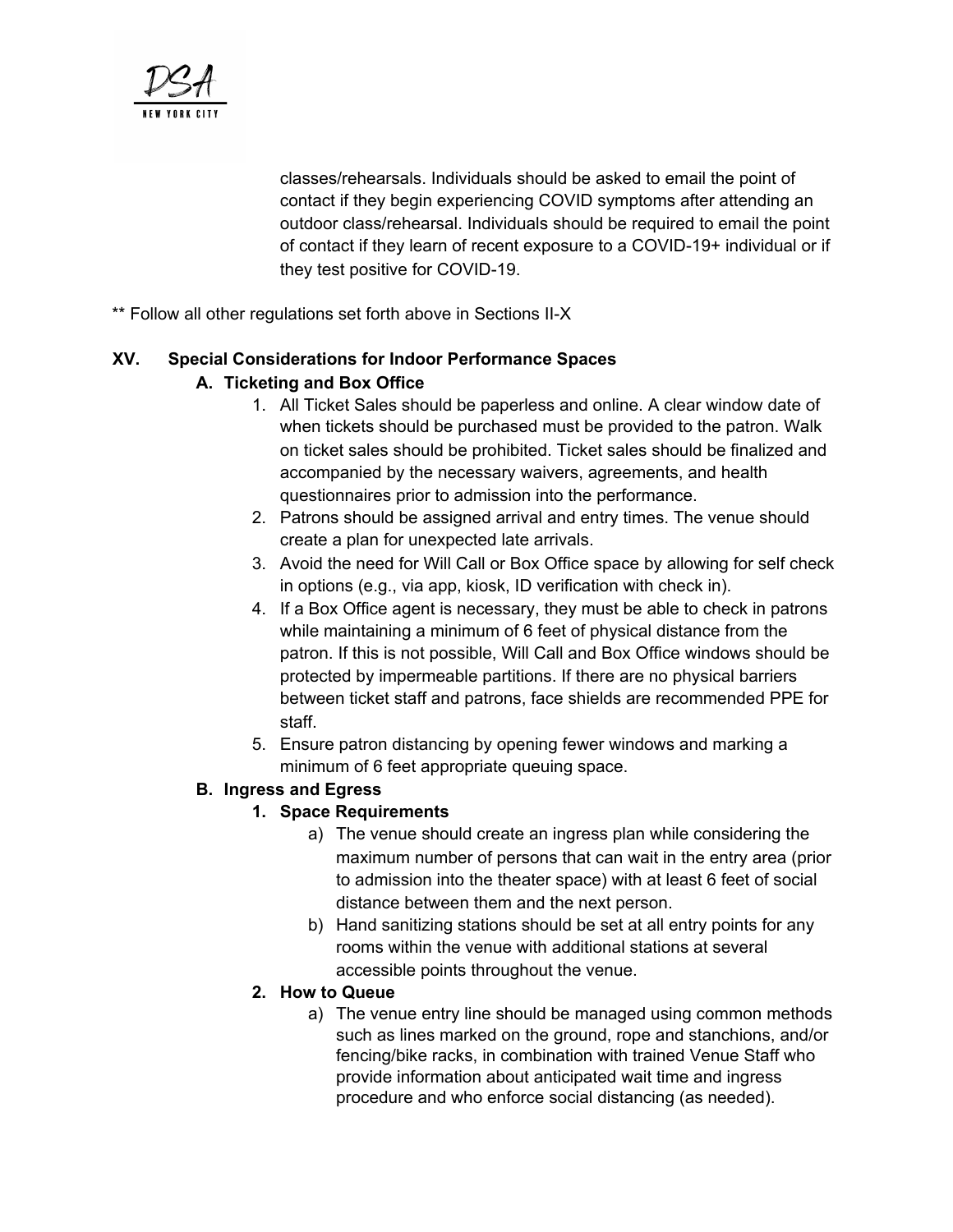

b) The venue entry area must include signage of the event's health rules, including physical distancing guidelines and face covering requirements.

#### **3. Screening**

- a) Pre-Screening should include a questionnaire that determines: a) has the individual been in close or proximate contact with anyone who has tested positive for COVID-19 or who has or had symptoms of COVID-19 in the past 14 days; b) tested positive for COVID-19 in the past 14 days; and/or c) has experienced symptoms of [COVID-19](https://www.cdc.gov/coronavirus/2019-ncov/symptoms-testing/symptoms.html) in the past 14 days.
- b) Temperature checks should be required to enter the venue. Any individual with a temperature greater than 100.4 degrees fahrenheit should not be permitted to enter the venue. If using an infrared contactless thermometer and due to the error of margin with these devices, an individual with a temperature greater than 99 degrees fahrenheit should incur additional health screening, such as further questioning about their travel history and if they are experiencing any current flu or cold like symptoms.
- c) Proof of identity should be required of the patron in order to gain admission to the venue.
- d) Prohibit patrons from entering the venue with extra bags, items, and/or luggage, with the exception of necessities such as medicine, diapers, and bottled water. The venue should publicly make available a list of what they consider to be necessary items. Patrons should only enter with items deemed necessary by the venue and only what can be safely stored under their seat or on their lap.
- e) Coat check should be prohibited in order to facilitate quick ingress/egress.

## **4. Magnetometers and Pat-Downs (If necessary)**

- a) Consider the use of walk-through magnetometers, hand wands, or pat-downs only if necessary.
	- (1) Magnetometers are effective at detecting metallic objects while allowing security staff to maintain physical distance from the patron. If the venue can not accommodate a magnetometer, Hand Wands may be considered. As Hand Wands require security staff to be closer than six feet from the patron, they are less optimal from a health perspective and will require additional PPE for security staff. Pat-downs should be considered cautiously; venues may deny admission to patrons who repeatedly activate the magnetometer rather than conducting a pat-down search. Staff who conduct pat-down searches must be provided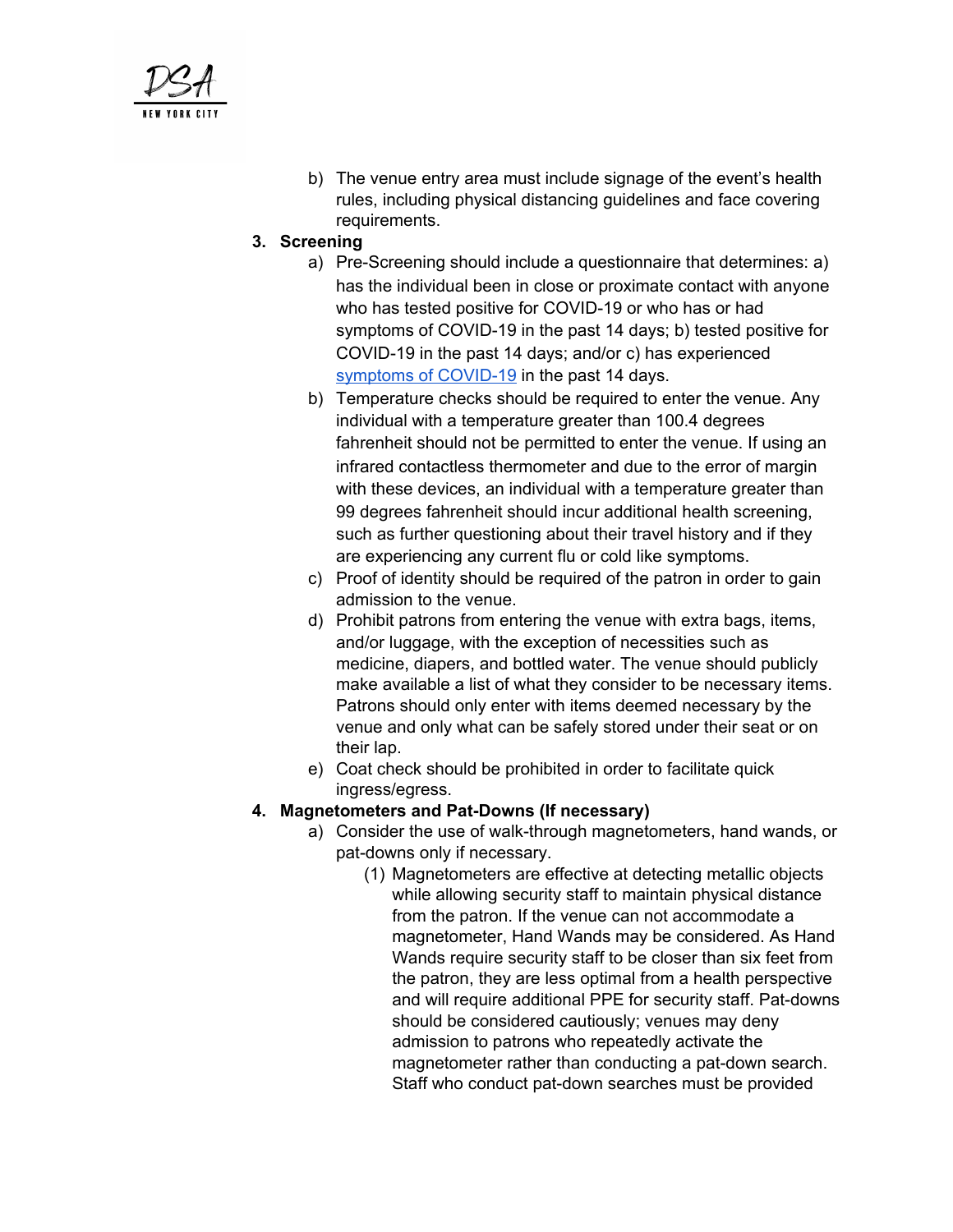

with and be required to wear a face covering and gloves and must have access to a wash and sanitizing station.

#### **5. Disability Accommodations**

- a) New health screening measures may require new accommodations for persons with disabilities (e.g., deaf patrons who read lips may require screening from staff wearing a clear face covering or one with a see through window over their mouth).
- b) An event space that reduces points of ingress or egress must ensure continued accessibility. Comply with all ADA guidelines for accessibility.

## **6. Scheduled Egress from Back to Front**

- a) In order to maintain physical distance, the venue should manage egress the same way passengers exit an airplane at the end of their flight. Patrons nearest the exits should leave first, by row or section, in order to clear space for patrons further inside to follow.
- b) The venue must train staff to implement the egress plan and ensure that patrons understand the procedure and comply with physical distancing requirements until they are in their vehicles or otherwise outside the venue doors.

## **7. Emergency Egress**

a) Train staff to manage crowds during emergency situations in order to mitigate the potential risk of COVID-19 contagion while individuals exit the venue. An emergency egress plan must be devised in coordination with the venue's Fire Safety Official. A plan to exit during an emergency situation while maintaining at least 6 feet of physical distance must be posted at entry and exit points.

## **C. Front of House Activities/Gala or Event Activities**

- 1. These activities should be restricted unless the venue can safely hold them.
- 2. If the venue can safely perform these activities:
	- a) Staff must be stationed at the entry points for each area to manage crowd size and activity. Partitions should be implemented when possible, and signage should be visible and clear.

## **3. Food and Merchandise**

- a) An area must be designated for food and merchandise sales. The designated area must provide for physical distancing measures to be maintained.
- b) If necessary and to avoid crowding, patrons should be given a window of time to visit each designated area (e.g., food stand, merchandise table).
- c) Point of Sale should be limited to no touch methods. If this is not possible, gloves and PPE must be worn to conduct any sale or provision of merchandise.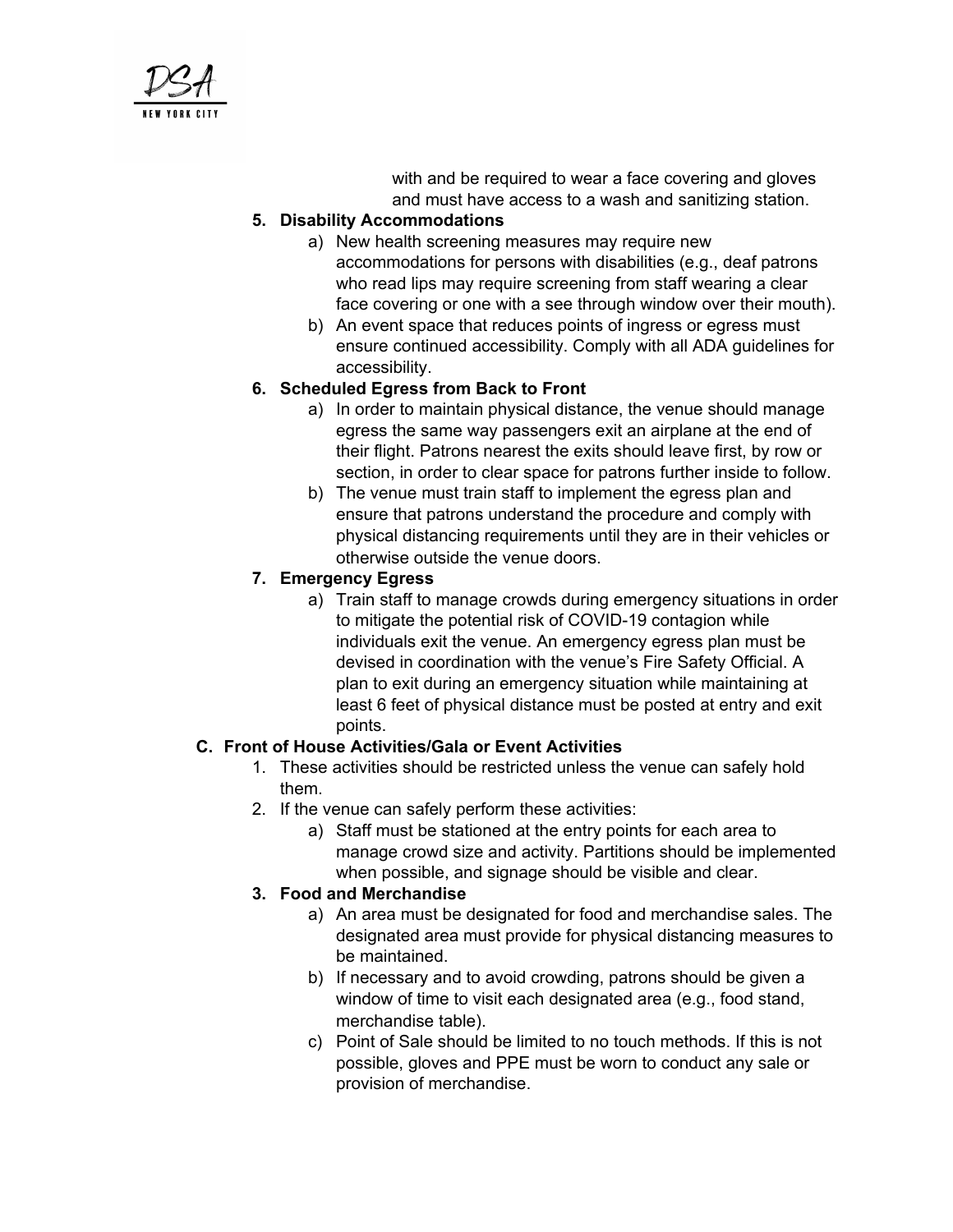

- d) Remove tables and chairs and space them as needed to ensure physical distancing.
- e) Bartenders should model safe behavior by wearing a face covering and gloves when they are behind the bar. Garnishes should be prepared in a central location such as the kitchen and must be provided to patrons with tongs by a bartender, or they should be eliminated entirely. Patrons should hold their own identification for bartender inspection.
	- **(1) Tables and Chairs**
		- (a) Dining tables, bar tops, stools and chairs should be sanitized after each use. Event rental companies may have Staff to clean and disinfect furniture before, during, and after events. Position furniture to allow for physical distancing guidelines to be maintained.
	- **(2) Trays**
		- (a) Trays and tray stands should be sanitized after each use or eliminated entirely in favor of individually packaged food and beverages placed inside paper bags bearing the patron's name for easy pick-up.

#### **(3) Utensils**

(a) To replace individual eating utensils, patrons should be provided with pre-wrapped cutlery, straws, and stirrers, or the venue should provide individual item dispensers such as Smartstock.

## **(4) Beverage Packaging**

- (a) Self-service fountain drinks should be replaced with bottled beverages.
- **(5) Condiments**
	- (a) Condiments should be served with food orders or only at patrons' request, in disposable single-use packages or containers that can be sanitized after each use. Open condiment service buffets should not be made available.

#### **(6) Separate Entry and Exit Points**

(a) Reduce bi-directional foot traffic in the food and beverage area by requiring patrons to enter and exit from different directions.

## **(7) Touchless where ever possible**

- (a) Prohibit individuals from trying on merchandise. Only Staff should be permitted to touch items for sale.
- **(8) Contactless Payment**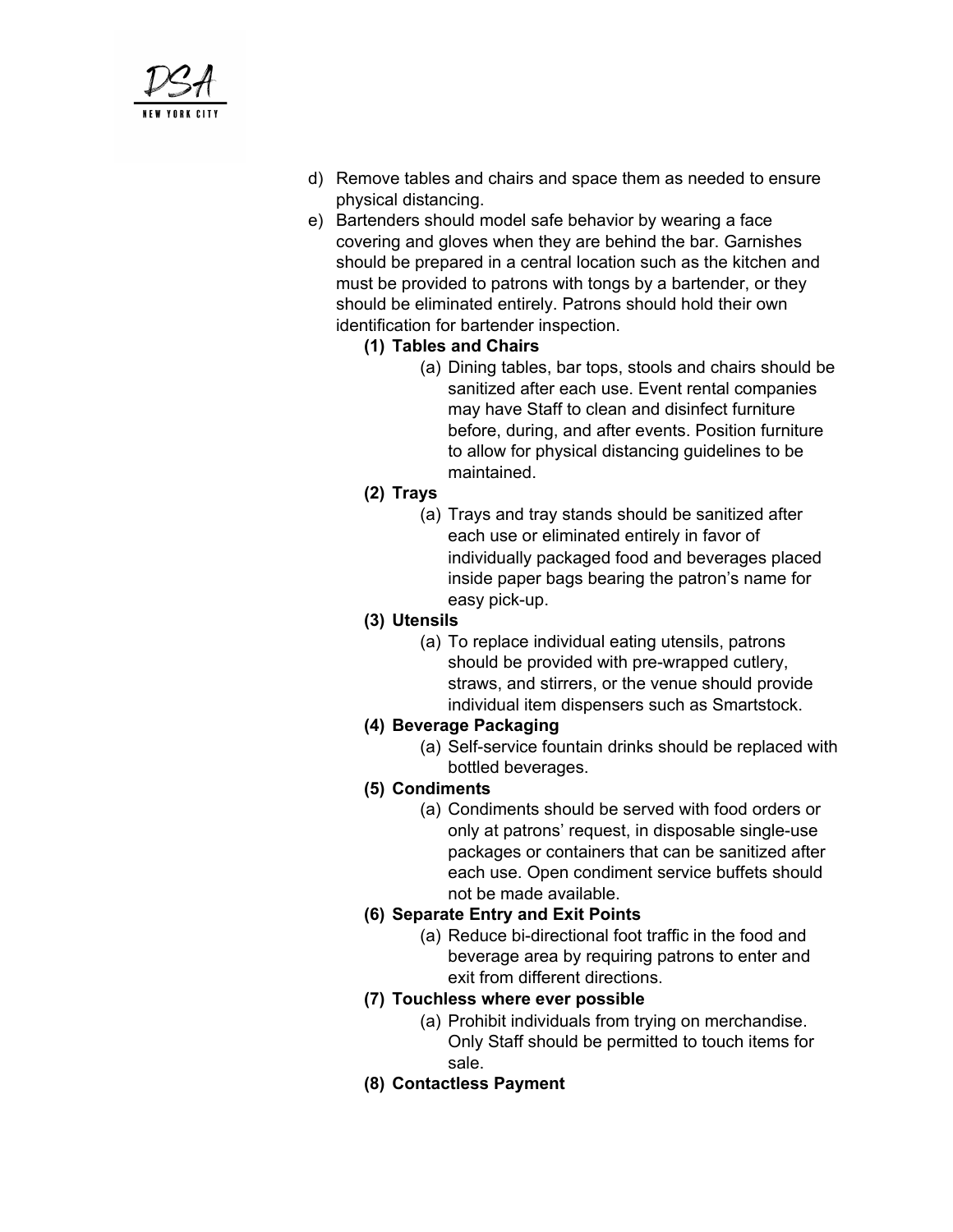

(a) Implement contactless payment systems in order to eliminate the need for workers to touch patron credit cards.

#### **(9) Arrangement of Merchandise**

(a) Arrange Merchandise so as to not promote crowding. When possible, elevate the merchandise to higher shelves or points where they are more visible from all parts of the space.

#### **4. Dining Area**

- a) The consumption of food must be limited to a designated space apart from any other designated spaces and not near any paths of ingress/egress. Customers should be instructed with proper signage and verbal enforcement to keep face coverings on when not consuming food.
	- (1) Line Management
		- (a) Workers must manage lines at quick service areas, such as coffee and food pick-up, to ensure that patrons remain appropriately distanced.
	- (2) Include hand wipes with purchase or at the table setting. If this is not possible, ensure that hand sanitizers are easily accessible without impediment.
	- (3) Set only as many chairs as are consistent with physical distancing and maximum capacity percentage.
	- (4) Servers must wear face coverings and gloves at all times.
	- (5) Contactless Ordering
		- (a) Items for sale should be posted on a web site or event app that allows for mobile ordering and on-site pickup.
- 5. The regulations provided for a specific industry by the NY Forward Reopening Plan, the State of NY or the City of NY must be observed throughout the space designated for that activity while also observing the regulations set forth herein for the performance venue itself. This includes, but is not restricted to, the sale of food prepared on site and the sale of merchandise on site.
- 6. Activities in the front of house should not be restricted to merchandise and food sales provided they can be provided safely and in accordance with all applicable regulations (e.g., fundraising activities)

#### **D. Waiting Areas**

1. Physical distancing must be maintained in waiting areas (e.g., waiting areas for bathrooms). The venue must indicate with distance markers where individuals should stand while waiting in line.

#### **E. Seating**

1. A clear seating chart, with a flow chart of ingress/egress, must be posted within the facility and provided to all patrons. Designated seating times must be provided to customers and implemented by staff. Signage and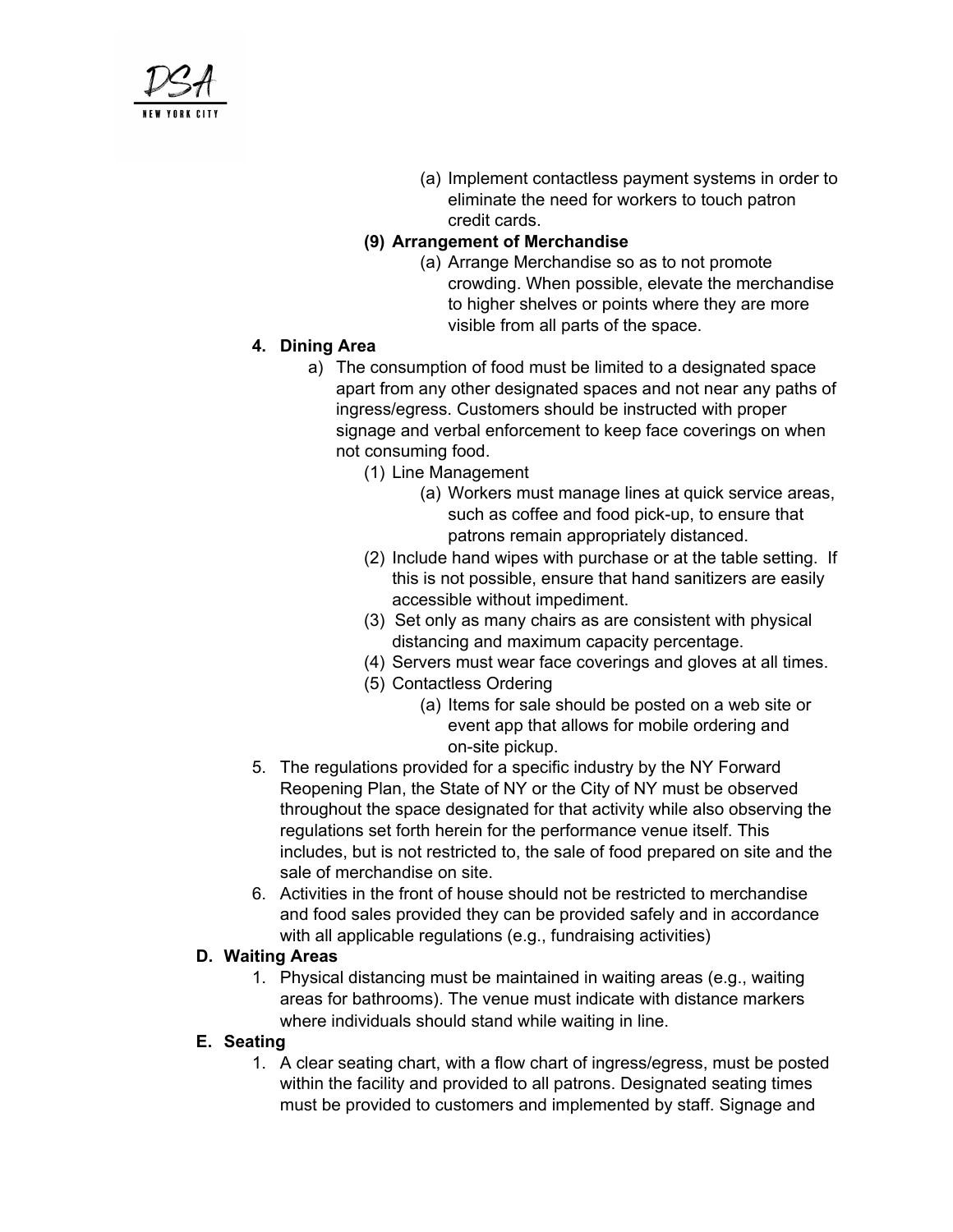

markings should be visible in all light or no light. Markings should reflect the flow chart precisely so customers and Staff have the same understanding of how to proceed.

- 2. Seating Arrangement & Capacity
	- a) Capacity should not exceed 25% of the maximum usable space occupancy at any time. Patrons who cohabitate may be seated together without observing social distancing. Their cohabitation status should be prescreened and verified prior to arrival. A minimum distance of 6 feet between a cohabitating group and other patrons or area of ingress/egress must be maintained at all times.

## **F. Acceptable Ways to Mark the Space**

- 1. Acceptable space physical distancing markings include: high conspicuity gaff tape on the floor of an indoor space, or spray chalk, survey flags, and cones for outdoor spaces.
- 2. Consider rope barriers and stanchions or bike racks to physically separate patrons.

#### **G. Additional Restrictions**

- 1. No paper menus, playbills, programs, or items should be distributed.
- 2. If workers must share equipment, the equipment must be sanitized before any person to person exchange.
- 3. No self-service buffets should be permitted. The venue should consider implementing Grab and Go services. Staff should place requested items on the counter for patrons in order to reduce touching of food or packaging.

#### **H. Third Party Vendors**

- 1. When hiring third party vendors the venue must acknowledge that they are responsible for the safety of the patrons, artists, and staff.
	- a) All third party vendors must conduct their activity within the regulations for indoor performance spaces AND within the specific industry of the third party vendor. If the third party vendor cannot meet BOTH regulatory requirements, they must not be permitted to operate within the venue. The third party vendor and the venue may combine their efforts to meet the regulatory requirements (e.g., contact tracing, temperature checks, etc.).
- 2. The terms of their engagement, along with a specific listing of their duties and responsibilities, must be agreed upon prior to the performance or event.
- 3. Certifications, Affirmations, Certificate of Authorization of the third party vendor and any other documents required by the state or city must be visible to all patrons. These and any other documents must be provided to the venue upon request.

#### **I. Production Rules**

1. Productions (e.g., an off-broadway musical tour) and venue operators must decide which party is responsible for the various tasks and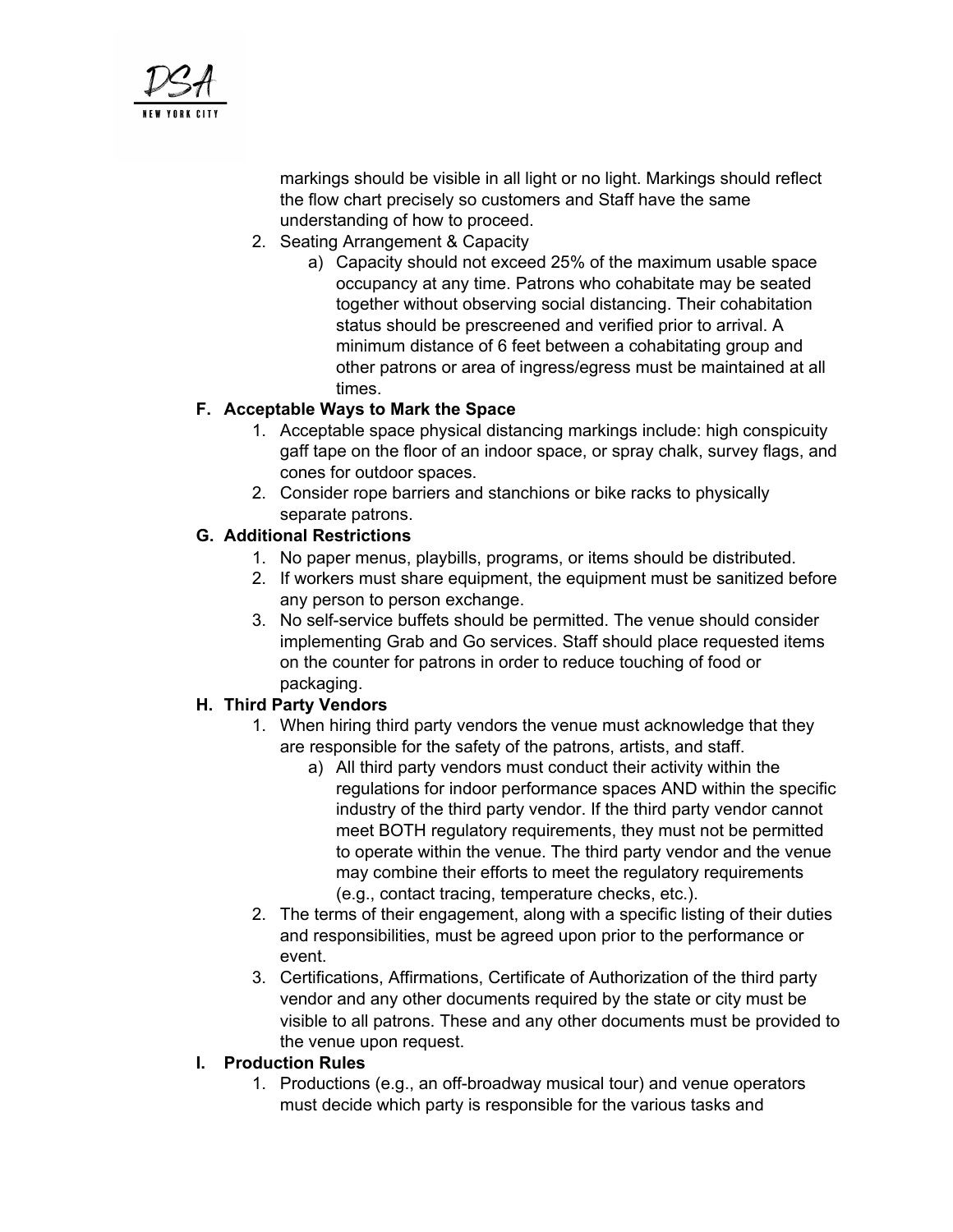

behaviors related to health and safety. These new responsibilities, and the authority to carry out and enforce them, must be memorialized in detail. Any such agreement should be mutually supportive rather than imposing a disproportionate burden on one side or the other.

#### **2. Booking an Event Space**

a) Venue tours should be virtual or by appointment only. Companies seeking to rent the venue should prepare to submit a health and safety plan consistent with the guidelines herein and in regards to the risks particular to their event.

#### **3. Performers**

- a) Performers may be broken down into two categories:
	- (1) POD Performers: This is applied when all members of a performance company, including and not limited to the performers and production team interact indoors without social distancing of at least 12 feet AND without the use of face coverings. Performers in a pod must exclusively interact with ONLY the members of their pod. They must be tested for COVID-19 on a weekly basis. They must cohabitate or live within a bubble or closed environment. They should travel only to and from the performance space and other areas which they can use exclusively without other persons sharing the enclosed space (e.g., designated rehearsal space). Proof that the members of the production are maintaining their pod must be provided on a daily basis to the venue via activity logs, COVID-19 test results, social media monitoring, and check in/out procedures. The individual's most recent COVID-19 test results must be made available within 3 days of the test result. POD Performers may perform, without masks or social distancing measures, at a venue provided there is at least 12 feet of space between the outer limits of the stage (defined as the space where the performers perform) and any audience member.
	- (2) Non-POD Performers: These are performers who do not co-exist in pods. In order to perform, face coverings are required at all times. They must maintain at least 8 feet of social distance between themselves and the next performer at all times. The outer limits of their stage must be at least 12 feet from the closest audience member.

#### 4. **Live Singing and Musicians**

- a) Live singing and musicians who use their breath or mouth to play an instrument are not permitted outside of a pod setting.
	- (1) Live Singing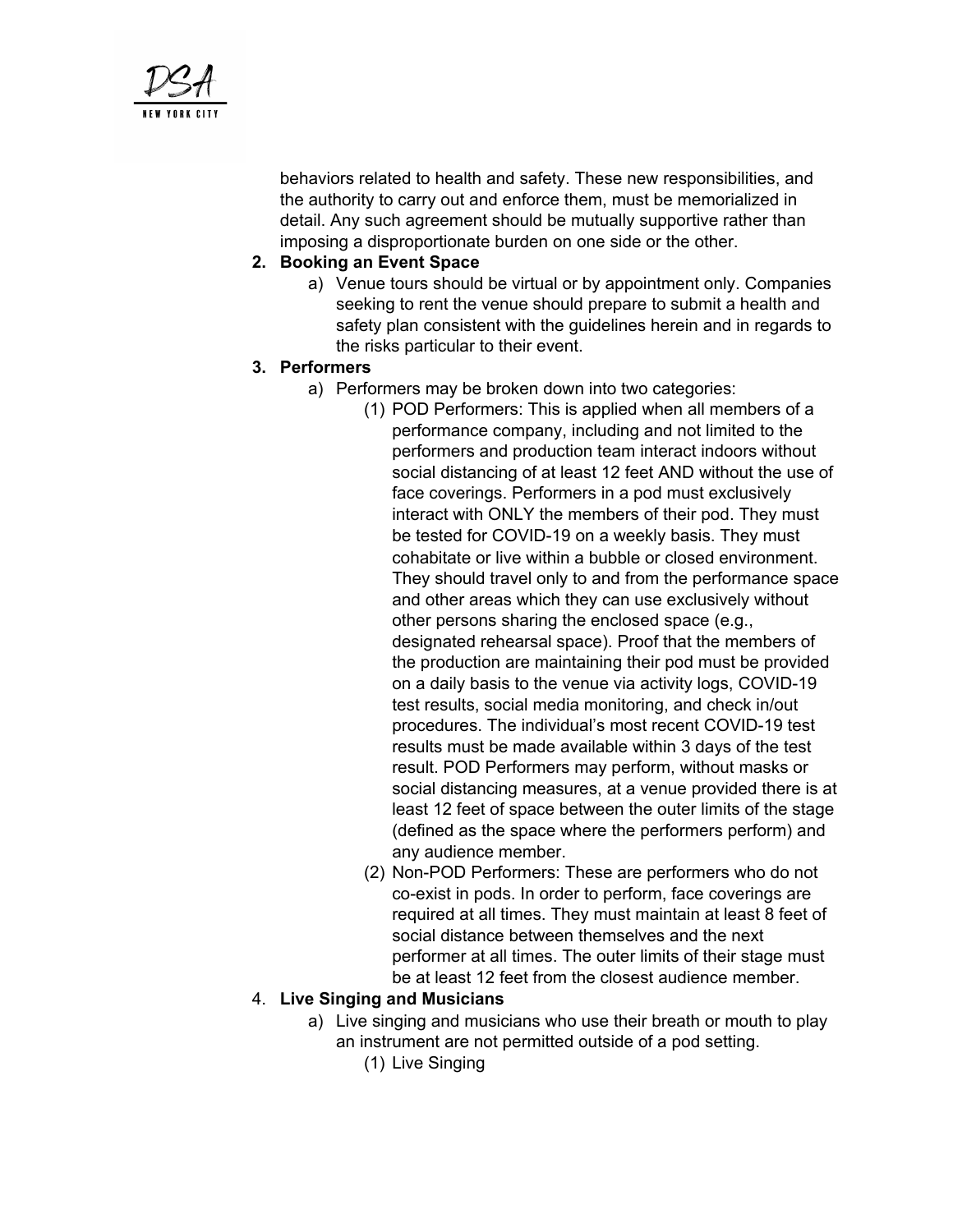

- (a) A distance of 25 feet from the stage's perimeter to the closest patron must be maintained if live singing is involved with the performance.
- (2) Live Music
	- (a) Musicians that do not require their breath to play instruments may perform while maintaining physical distance of at least 6 feet. The performance space, including on stage and in orchestra pits, should be arranged to maximize physical distancing. Those musicians existing with a pod may perform without considerations of physical distancing. However, in all cases, if their performance space is not sectioned off or partitioned, a minimum distance of 12 feet must be maintained between them and the closest patron.

#### **5. Backstage**

- a) The backstage area, including dress rooms, the wings of the stage, staging areas, and any space necessary for the performers to prepare for the performance must follow safety regulations as follows:
	- (1) Physical Distance of 6 feet is required for non-POD performers, only. If a face covering must be removed to apply make up, at least 12 feet of distance between persons must be observed. Otherwise, 6 feet of physical distance is sufficient.
	- (2) POD performers may conduct themselves in the backstage area without restriction provided only the members of their pod are occupying the space.
	- (3) For Non-POD performances, the backstage area should maintain a limited capacity of a maximum of 33% of usable space occupancy. Ingress/Egress regulations as they pertain to dance space use should be applied.
	- (4) Physical activity which induces heavy breathing should not be permitted backstage.
	- (5) Performers may not leave the backstage area unless they are going out to perform, have a designated physically distanced meeting space with the patrons, or are leaving the venue.
	- (6) POD Performers must maintain their pod and thus not interact with any persons outside of their pod for the duration of their time at the Performance Venue unless they are no longer obligated to stay in the pod past their performance itself. In this case, they may join the patrons provided they have a designated spot to do so.
- **6. Materials Handling**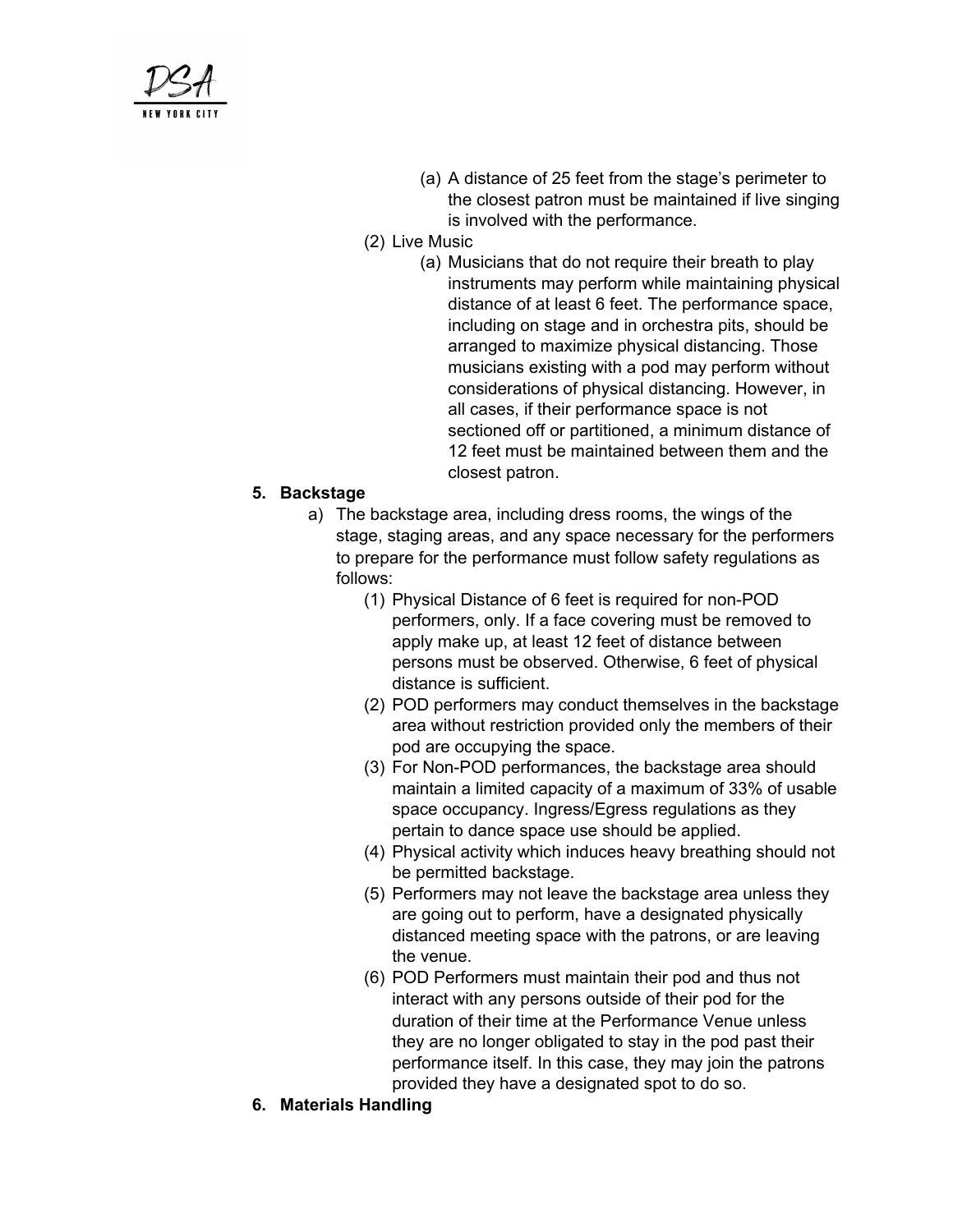

- a) Production equipment and cargo should be sanitized when loaded at the warehouse and unloaded at the venue. In addition to face coverings, staff should wear gloves when handling equipment and cargo to prevent surface contamination.
- b) Physical distancing should be maintained by crew working in confined spaces, such as inside trailers. Crew should always wear face coverings when those do not interfere with essential work functions, particularly when they cannot maintain physical distance. If an essential work function prevents any use of PPE to protect the face, physical distancing of 12 feet from this person should be observed. The general need for distancing should not cause other unsafe working conditions for members of the production team.
- c) High-touch equipment such as motor controllers, microphones, mic stands, presentation remotes, and audio/video cable should be sanitized frequently, and equipment should be dedicated to individual users where possible.
- \*\* Follow all other regulations set forth above in Sections II-X

#### **XVI. Special Considerations for Galas & Events**

A. See Section XV "Special Considerations for Indoor Performance Spaces"

#### **XVII. Special Considerations for Socials and Indoor Open Sessions**

- A. Open Sessions & Socials are defined as dance gatherings open to the general public for individuals to attend. This includes, but is not restricted to, practice sessions, dance battles, jams, open creative sessions and socials. In addition to the regulations for the activities themselves, all parties entering this arrangement should abide by the following:
- B. Due to the transient nature of this type of activity the following additional measures must be implemented to mitigate the potential additional risks:
	- 1. A monitor, trained and assigned by the business or responsible party, must oversee the activity. The monitor must ensure that safety regulations are in compliance by all attendees.
	- 2. Each attendee must be given a designated space with a 10 foot perimeter between them and the next person. Physical distance of at least 10 feet must be observed at all times. Designated spaces must not be shared or assigned to other persons during the course of the session. Designated areas must be clearly marked with a visible perimeter (e.g., tape markings).
	- 3. Capacity must not exceed 33% of the maximum usable space occupancy.

## **C. Additional Restrictions:**

1. No food or alcoholic beverage shall be served or consumed.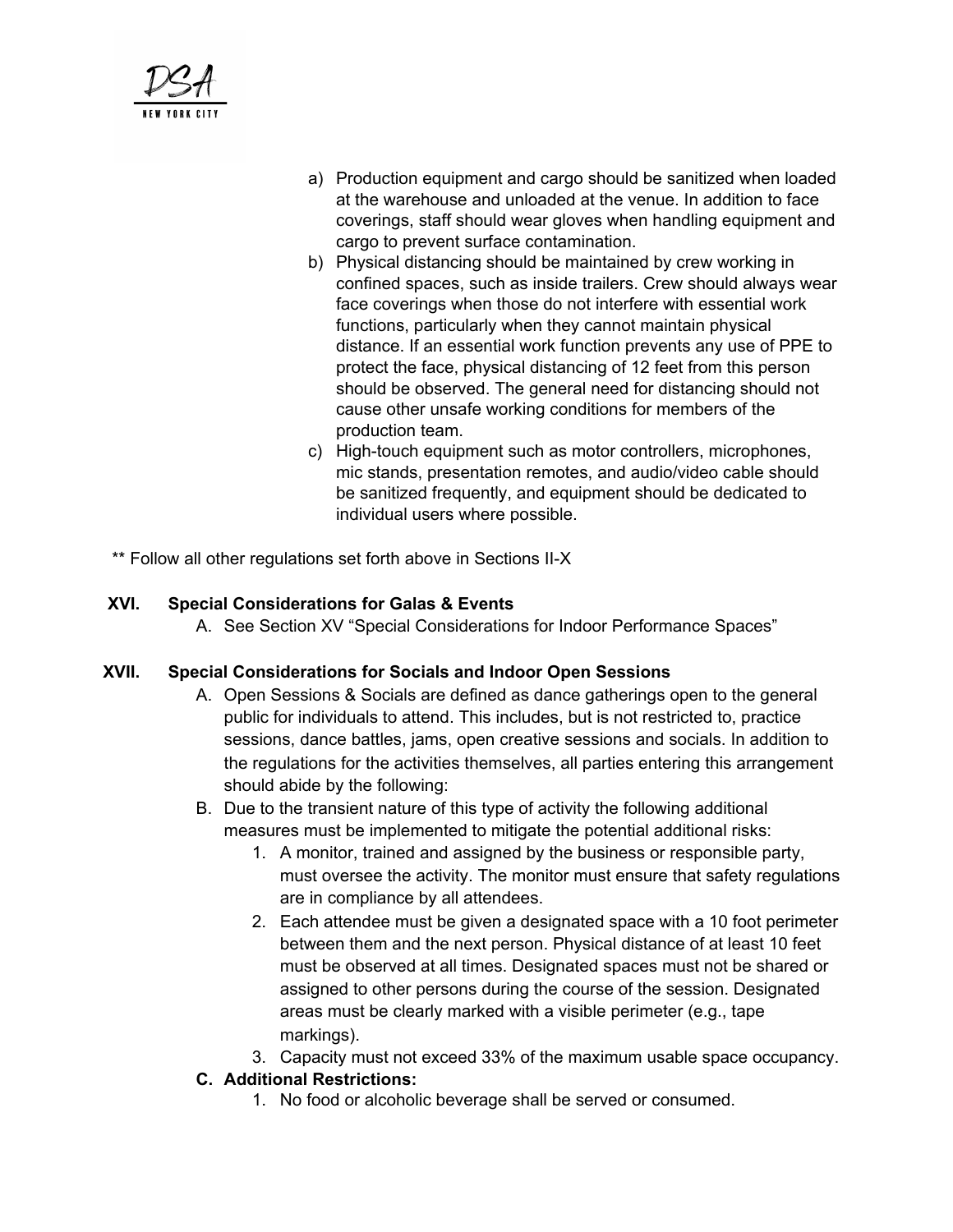

- 2. Participants should be encouraged to bring their own water or beverage.
- 3. Dances or gatherings where social distancing of at least 10 feet cannot be observed must be prohibited.
- 4. Participants must keep their personal belongings within their designated space.
- 5. Participants must agree to all policies prior to entry and must complete a health screening in order to enter the facility.
- 6. Live singing and playing of wind/brass instruments must not be permitted.
- 7. Cohabitating persons do not need to observe social distancing regulations between each other but must maintain at least 10 feet apart from themselves and others.

\*\* Follow all other regulations set forth above in Sections II-X

#### **XVIII. Special Considerations for Indoor Shoots or Productions**

- A. This is defined as any activity where filming or a professional photography is taking place. Given the potential for increased risk of contracting COVID-19, the follow should be considered in addition to all mandatory measures:
	- 1. If all subjects are wearing face coverings, see Considerations for Indoor Classes.
	- 2. For any shoot where persons cannot wear face coverings, 12 feet of physical distance must be maintained by all persons attending and participating in the shoot. Only the performer(s) should be permitted to be without a face covering for the duration of the actual shoot itself. At all other times, face coverings must be required.
	- 3. Capacity of the space should not exceed 25% of the maximum space occupancy.
	- 4. Physical distance markings must be measured and marked clearly with gaff or glow tape.
	- 5. If a group, inclusive of the entire production team and performers, exists within a POD or bubble structure, they may perform with no COVID-19 restrictions under the same provisions described in the Special Considerations for Indoor Performances Section XV.
	- 6. If food is to be consumed, a separate room should be designated for this activity as detailed in the Special Considerations for Indoor Performances Section XV. Food must not be permitted in the space where the shoot is taking place.
	- 7. Load In/Out must be planned to allow for staggered Ingress/Egress. Physical distancing of 6 feet must be observed at all times during Load In/Out or Ingress/Egress. Equipment must be assigned and handled by specific persons. All equipment utilized during the shoot must be properly disinfected before, during, and after use.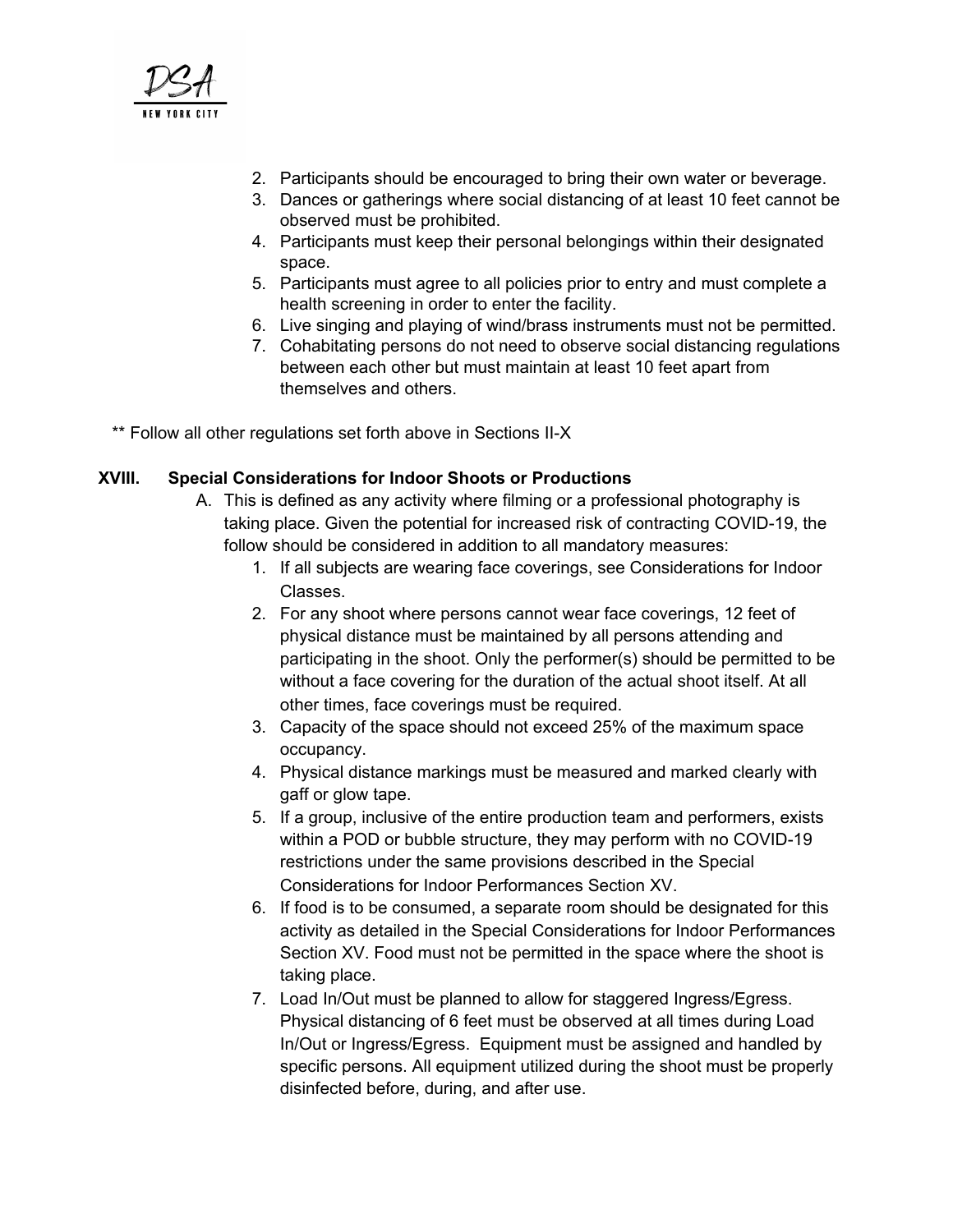

## **XIX. Special Considerations for Space Rentals**

A. This is defined as space use by persons or entities where they rent space, either on an hourly or contractual basis, for the pursuit of artistic endeavors inclusive of dance on a premises for which they are neither employed, in partnership with or otherwise legally entitled to. In addition to the regulations for the activities themselves, all parties entering this arrangement should abide by the following:

#### B. **For businesses (including sole proprietors) renting out their space for dance purposes:**

- 1. Capacity
	- a) For rental purposes, the facility shall limit the number of individuals in a studio to a maximum of 25% of the total usable space occupancy.
- 2. The facility renting space shall treat the entity or individual renting their space as a responsible party. As such, the space renter shall be responsible to ensure safety requirements are being observed while managing the activities of themselves and their members during their rental period.
	- a) The renter shall make sure their group is compliant with all city and state safety regulations in addition to the policies set forth by the facility they are renting space from.
	- b) The facility shall provide the responsible party renting the space the policies and expectations (in writing) prior to their arrival and admittance.
	- c) The facility renting space has the right and sole discretion to restrict use or set forth additional terms to the space renter in order to maintain a safe space.
	- d) The facility renting their space shall adhere to all safety regulations as it pertains to the types activities they are permitting in their space.
	- e) The facility renting the space is responsible for the proper aeration and cleaning of their premises before and after a space renter's use.
	- f) A space renter's failure to adhere to any policy does not absolve the premises manager's responsibility to provide a safe space in accordance with all regulations.
	- g) The provision of equipment, except for ballet barres, piano/keyboard, and a sound system, must not be permitted.
	- h) A dance pole may be provided only in the instance that it can be properly cleaned and disinfected between use.
	- i) The facility renting the space must retain the right to monitor and observe space use.
	- j) A 33% capacity shall be granted to space renters only in the instance that the responsible party is renting space on a recurring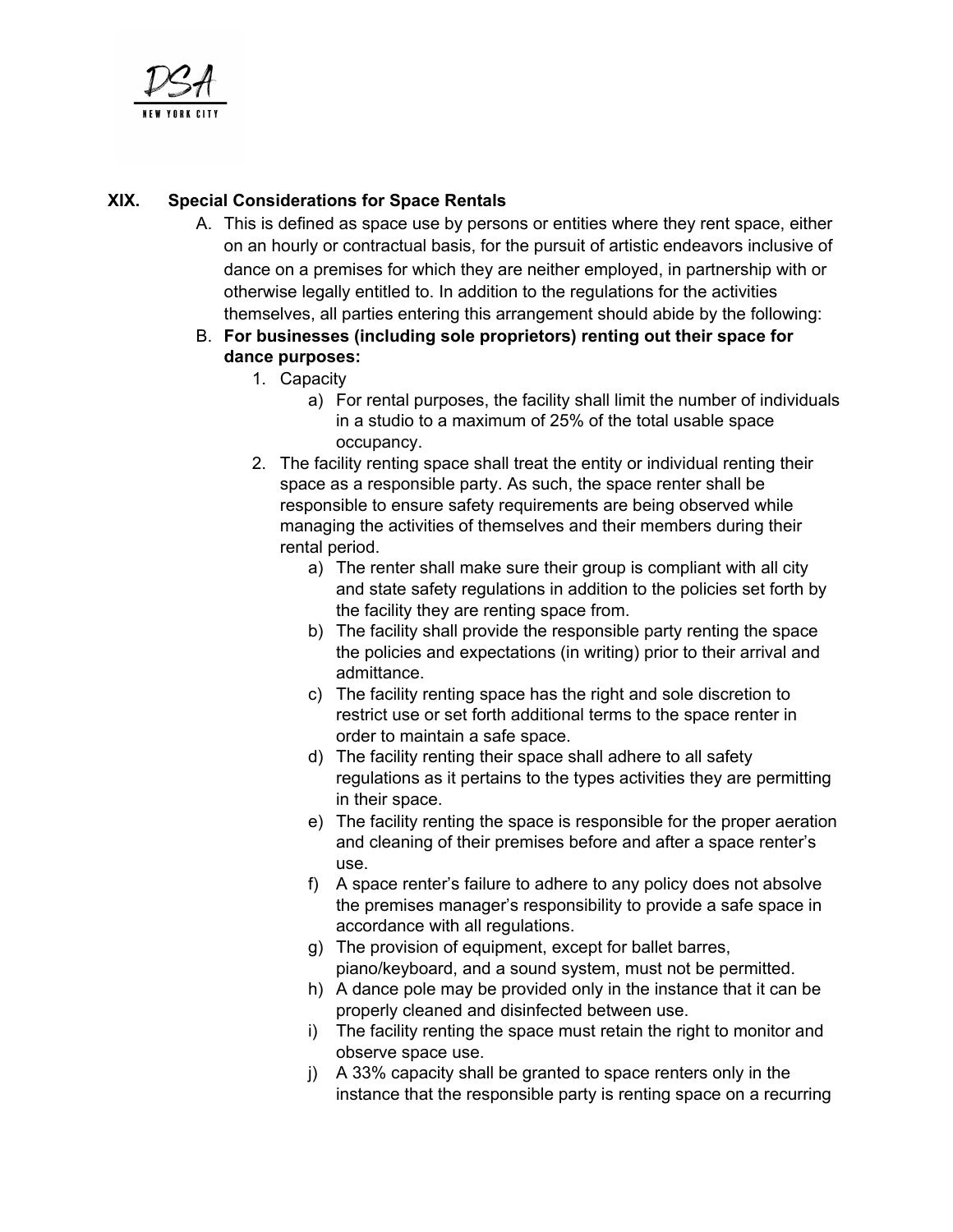

basis while maintaining the same, fixed attendance. In this instance, an agreement detailing all terms shall be issued by the premises manager.

#### C. **For individuals or responsible parties renting space:**

- 1. Those renting space shall be considered a responsible party and thus must adhere to the same safety standards for their activity as the premises owner, lessee and/or authorized subletter from which they are renting space from.
- 2. Those renting space must be responsible for their actions and the actions of their members. This includes, but is not restricted to, regulations as they pertain to their use, providing contact tracing, or any other duties also assumed by the business they are renting the space from. The space renter is solely responsible for fully understanding & adhering to safety regulations set forth by the city, state and the premises. They must fully disclose the nature of their space use and the number of people attending prior to their visit.

#### D. **Additional Restrictions**

- 1. Walk on visits must not be permitted. All persons must make appointments and complete a health screening prior to entry.
- 2. Only those using the space may enter the premises. Aside from legal guardians of minors, guests are otherwise not permitted. Proper waiting area space must be designated for these individuals.
- 3. Restrict loitering on premises. Allow groups to enter the facility no earlier than 15 minutes prior to their reservation and require that they leave the premises when their rental reservation is complete.
- \*\* Follow all other regulations set forth above in Sections II-X

#### **XX. Special Considerations for Auditions**

- A. Conduct auditions online whenever possible.
- B. Pre-Screening and Pre-Registration
	- 1. Ensure that all individuals pre-register for the audition and have completed a health screening before entering the facility.
	- 2. Pre-Screening should include a questionnaire that determines: a) has the individual been in close or proximate contact with anyone who has tested positive for COVID-19 or who has or had symptoms of COVID-19 in the past 14 days; b) tested positive for COVID-19 in the past 14 days; and/or c) has experienced symptoms of [COVID-19](https://www.cdc.gov/coronavirus/2019-ncov/symptoms-testing/symptoms.html) in the past 14 days.
	- 3. Temperature checks should be required for entry into the facility. Any individual with a temperature greater than 100.4 degrees fahrenheit should not be permitted to enter the facility. If using an infrared contactless thermometer and due to the error of margin with these devices, an individual with a temperature greater than 99 degrees fahrenheit should incur additional health screening such as further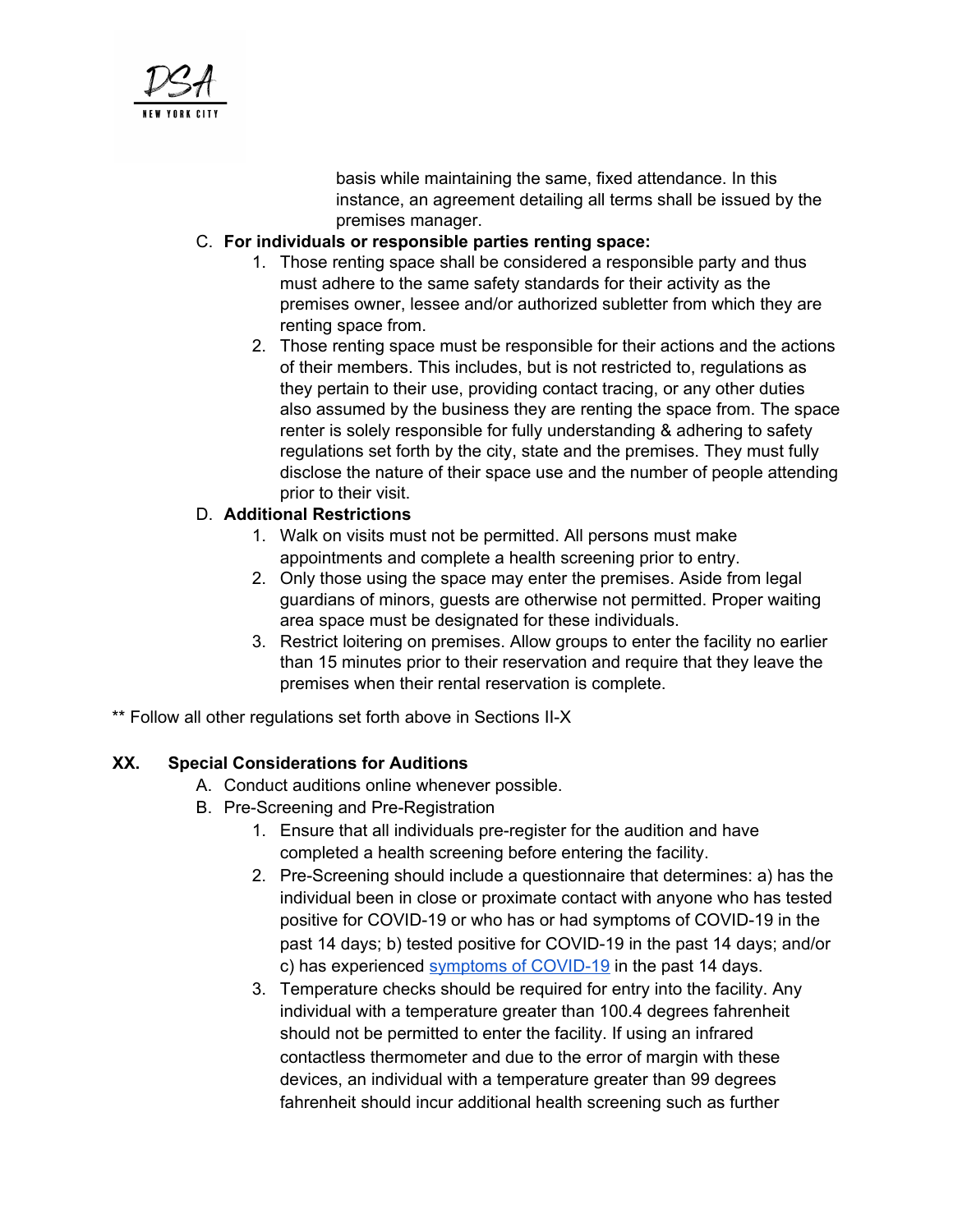

questioning about their travel history and if they are experiencing any current flu or cold like symptoms.

- C. Designated Audition and Holding Spaces
	- 1. The audition room must be a separate space from the holding room. The holding room must be a designated space in which individuals can sit, wait, stretch, and pass each other with a minimum of 6 feet of distance. The holding room must be a designated space in which ingress/egress of the facility does not take place.
- D. Ingress/Egress
	- 1. Individuals should not be permitted to linger in the facility. They should enter the facility no more than 15 minutes before their scheduled audition start time and exit the facility immediately after the audition.
- E. Pick Up/Drop Off for Minors
	- 1. Limit the number of people within the facility. Parents and guardians of minors attending an audition should drop off and pick up their children outside the audition facility.
- F. Capacity
	- 1. Create multiple groups and stagger audition start times to accommodate for capacity restrictions, room turnover time, and cleaning/disinfection between groups.
- G. PPE
	- 1. Students should be required to wear a mask at all times in the facility, including while dancing.
- H. Restrooms/Water Fountains/Dressing Rooms
	- 1. Water fountains should be disabled with the exception of hands free contactless bottle filler options. Encourage students to come to the studio with their own water bottle.
	- 2. Students should arrive at the facility dressed to dance. There should be designated distanced places for students to leave their belongings in the studio. Restrict locker use to avoid congregation and gatherings.
- I. Communication
	- 1. Signage should be clear and direct auditionees to the check in area, waiting area, studios, available restrooms, and exits.
	- 2. Individuals should be made aware of the facility protocols for COVID-19 Health and Safety before arriving to the facility for the audition process.
	- 3. Ensure individuals know who the COVID-19 health safety point of contact of the facility or auditioning company is, what to do if feeling sick, and/or what to do if they have been exposed to a COVID-19+ individual or test positive for COVID-19 following or during the audition process.
	- 4. Meetings between dancer and choreographer or dancer and artistic team should happen online whenever possible.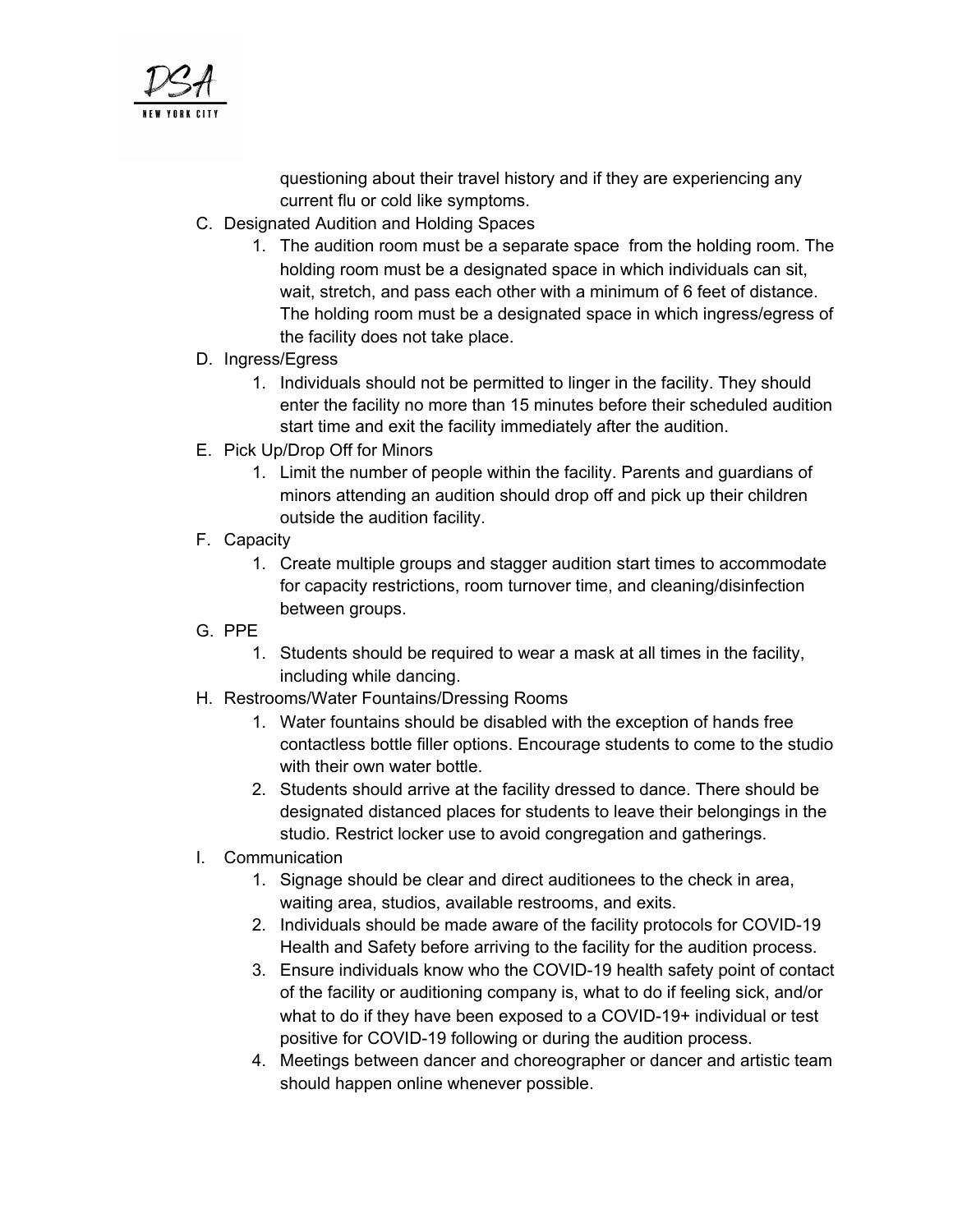

\*\* Follow all other regulations set forth above in Sections II-X

## **XXI. Special Considerations for Live Streaming Classes**

- A. Livestream
	- 1. Hybrid learning or online distance learning must be made available for all classes. Continue to promote social distancing by creating a livestream or hybrid option for classes offered In-Studio.
- B. At Home
	- 1. Create clear guidelines for online distance learning for faculty and students. Encourage safety first while dancing at home.
- C. Faculty/Music Considerations
	- 1. While teaching with a mask, faculty may require a microphone to be heard clearly. Microphones should be used by one person only, and if they are to be shared, they must be disinfected between each use.
	- 2. Should a musician be present in classes, ensure that they wear a mask. Equipment/Musical Instruments should be disinfected between each class.
	- 3. No live singing, brass, or wind instruments should be permitted.
- D. PPE
	- 1. All individuals including and not limited to faculty, assistants, students, and Media/Livestream crew must be required to wear a mask at all times in the facility, including while dancing, filming, or teaching for a Livestream class/rehearsal/event.
- E. Hygiene, Cleaning, and Disinfection
	- 1. Promote safe personal and hand hygiene. Students should be encouraged to wash their hands before and after class. Ensure that hand sanitizer is readily available for use for students in the studio.
	- 2. Students should be reminded to stay home when feeling sick.
- \*\* Follow all other Standard Regulations set forth above in Sections II-X

## **XXII. Special Considerations for High Risk Dance Activity**

## **XXIII. Special Considerations for Specific Dance Styles**

- A. **Dance Styles in which Physical Distancing of 8 feet Cannot be Observed**
	- 1. Risk Mitigation for Students
		- a) If partners work exclusively together and/or cohabitate, they may dance with each other without maintaining physical distance
		- b) The facility must verify the exclusive partnering or cohabitating status of the individuals.
		- c) The individuals must legally bind themselves to their exclusive partnership.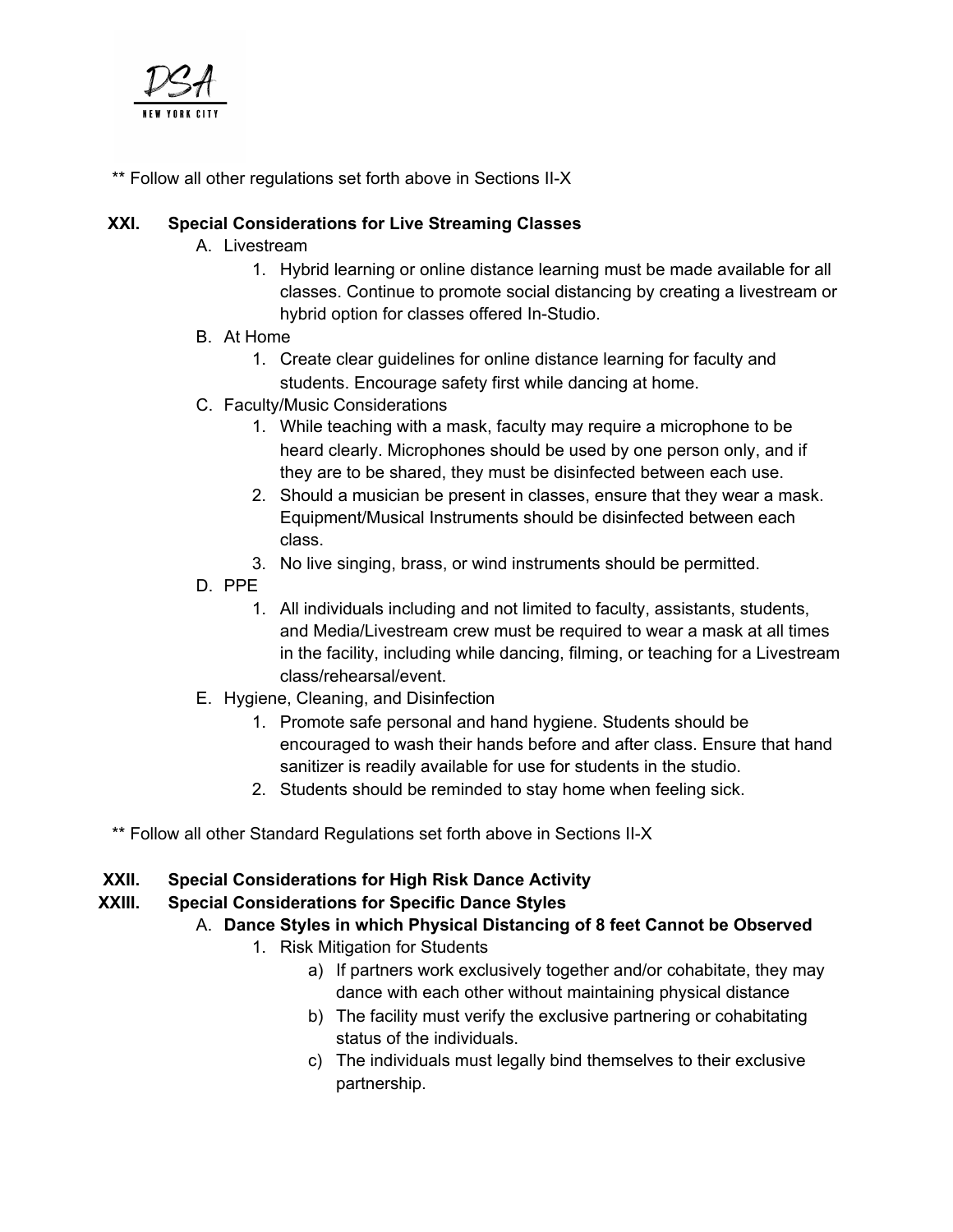

- (1) The individuals must present their exclusive partnership agreement to the facility upon arrival.
- d) Individuals must be required to wear masks while dancing together, unless they cohabitate, and then only if the room turnover time is long enough to allow for sufficient air exchange before a new individual enters the space.
- 2. Risk Mitigation for Teachers
	- a) If the teacher works with multiple individuals and requires physical contact or can not maintain physical distancing of 8 feet for their instruction.
	- b) Individuals must be required to wear masks and face shields while dancing together, unless they cohabitate, and then only if the room turnover time is long enough to allow for sufficient air exchange before a new individual enters the space.

## B. **Floorwork**

- 1. Floorwork should be limited. While practicing Floorwork, dancers should observe physical distancing by maintaining 8 feet distance from other individuals at all times. Floorwork should be practiced in the center of the room.
- 2. Individuals must dance within their designated space at all times and shall not share that space with another individual.

## C. **Travelling Across the Room**

- 1. Travelling across the room (e.g. dancing from the diagonal in a ballet class) should be limited. While travelling across the room, dancers should observe physical distancing by maintaining 8 feet distance from other individuals at all times.
- 2. Each group should finish the given exercise in its entirety before the next group begins to travel across the room. Only one group should be permitted to move across the room at a time.

## D. **Dance Fitness**

- 1. Street shoes should not be permitted in the studio during Dance Fitness classes. Individuals should arrive with shoes for studio use only.
- 2. Dance Fitness teachers must use a microphone while instructing. Microphones should be used by one person only, and if they are to be shared, they must be disinfected between each use.
- 3. Dance Fitness students must maintain 10 feet of physical distance from other persons at all times.

## E. **Styles that require equipment or prop work**

- 1. If classes offered require the use of props or equipment (e.g., chairs, yoga mats, etc.), require students to bring their own.
- 2. Facilities must not distribute props or equipment for shared use.